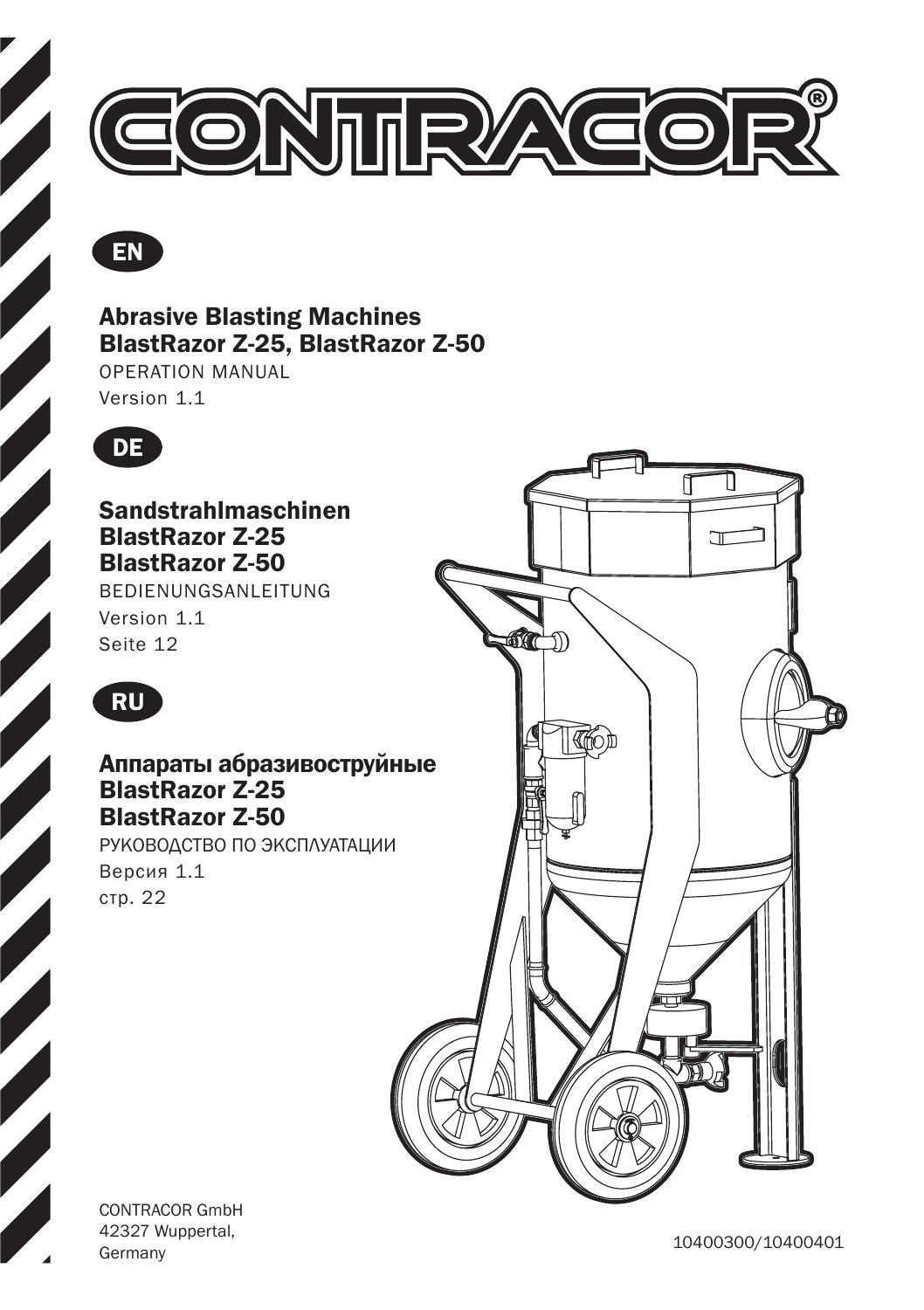## **Contents**

| 1. Safety                          | З  |
|------------------------------------|----|
| 2. General view                    |    |
| 3. Set-up, operation and shut-down | 6  |
| 4. Maintenance and Troubleshooting | 8  |
| 5. Specification                   | 10 |



READ AND FULLY UNDERSTAND THIS MANUAL BEFORE STARTING WORK.

THE FOLLOWING INFORMATION IS IMPORTANT FOR SAFETY AND HEALTH OF OPERATOR AND PERSONNEL IN VICINITY.

### **ATTENTION!**

BUYING THE MACHINE, PLEASE, REQUEST TO FILL IN THE GUARANTEE CARD CORRECTLY!

FAILURE TO PRODUCE A FILLED-IN FORM WILL MAKE YOUR GUARANTEE INVALID.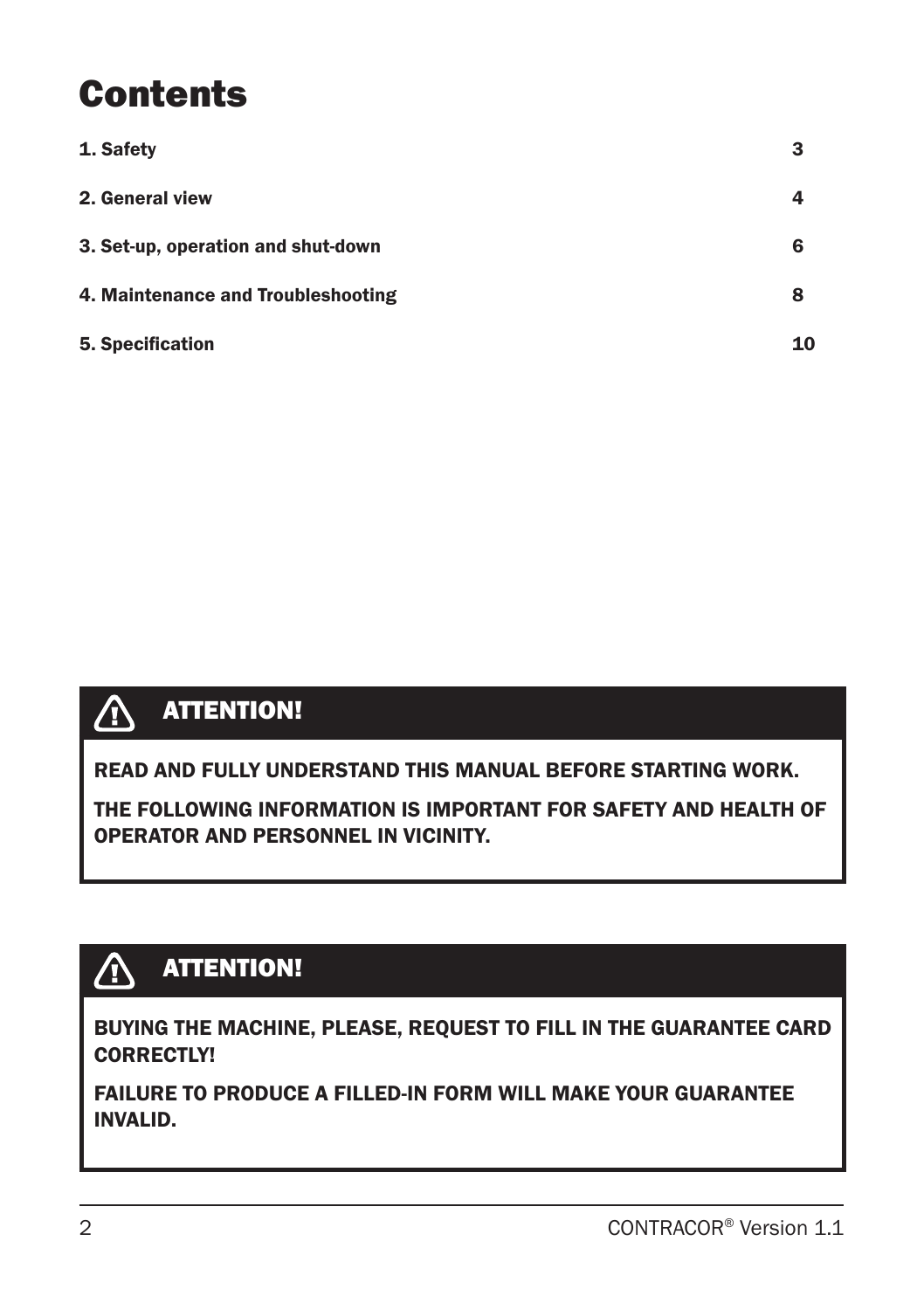# 1. Safety.

#### ATTENTION! Λ

SAFETY MEASURES FOR ABRASIVE BLASTING.

- 1. You must wear protective equipment: a helmet with positive air feed, breathing air filter, protection suit, leather gloves, and special footwear.
- 2. Do not use worn or damaged equipment during operation.
- 3. Point the nozzle only at the area to be cleaned.
- 4. Use only dry well-sieved abrasive materials, appropriate for abrasive blasting operations.
- 5. All personnel without protection equipment should be outside the zone of blasting operations.
- 6. Before starting abrasive blasting operations you must:
	- Ensure that hoses and fittings are not worn;
	- Fix hose couplings with wire;
	- Ensure that air is fed to the helmet;
	- Ensure that pressurizing valve is in correct position;
	- Ensure that the machine is in steady state position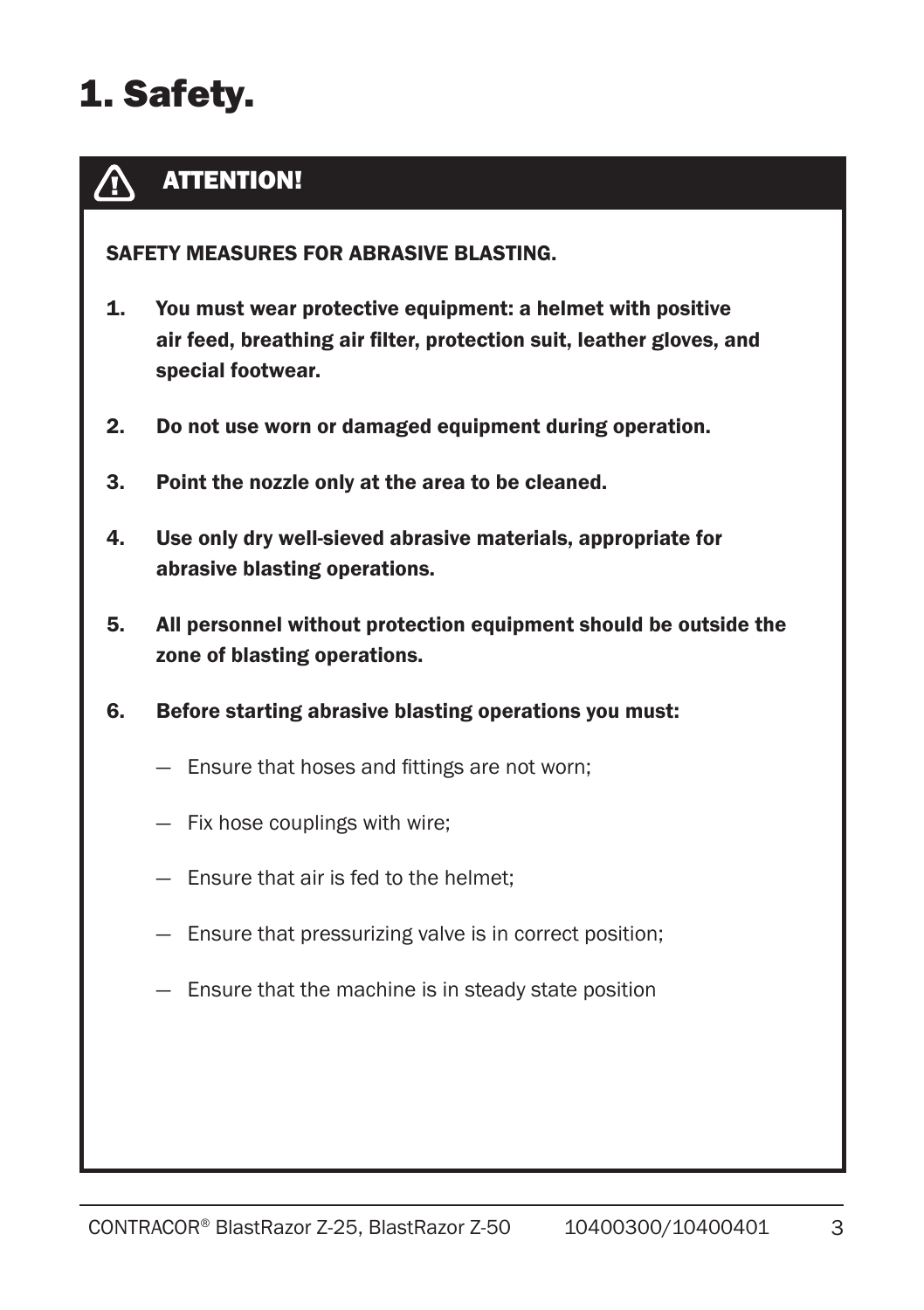## 2. General view.

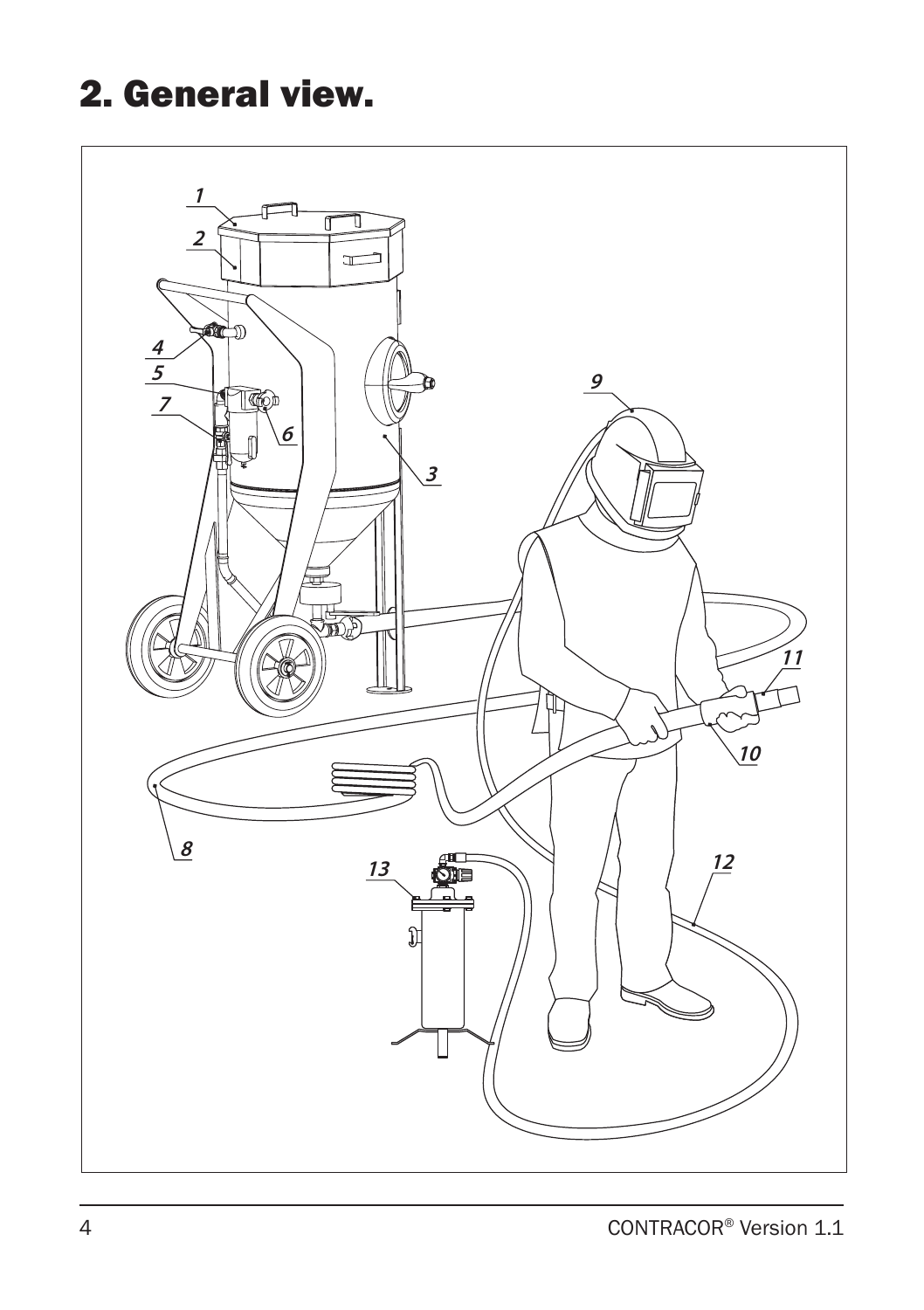*Table. 2.1.*

| <b>Article</b> | <b>Model</b>                | Description, configuration                                                                                                         |
|----------------|-----------------------------|------------------------------------------------------------------------------------------------------------------------------------|
| 10400300       | <b>BlastRazor</b><br>7-25   | Abrasive Blasting Machine, 25 I,<br>screen.<br>cover.<br>filter, oil and moisture separator CAF-0.<br>abrasive metering valve FSV. |
| 10400401       | <b>BlastRazor</b><br>$Z-50$ | Abrasive Blasting Machine, 50 I.<br>screen.<br>cover,<br>filter, oil and moisture separator CAF-0.<br>abrasive metering valve FSV. |

#### $\blacktriangleleft$  Fig. 2.1.

- $1 -$  cover
- 2 screen
- 3 machine tank
- 4 pressurizing ball valve
- 5 upper air line ball valve
- 6 moisture and oil separator
- 7 lower air line ball valve
- 8 abrasive blasting hose
- 9 Operator Helmet
- 10 nozzle holder
- $11 -$  nozzle
- 12 breathing air hose
- 13 breathing air filter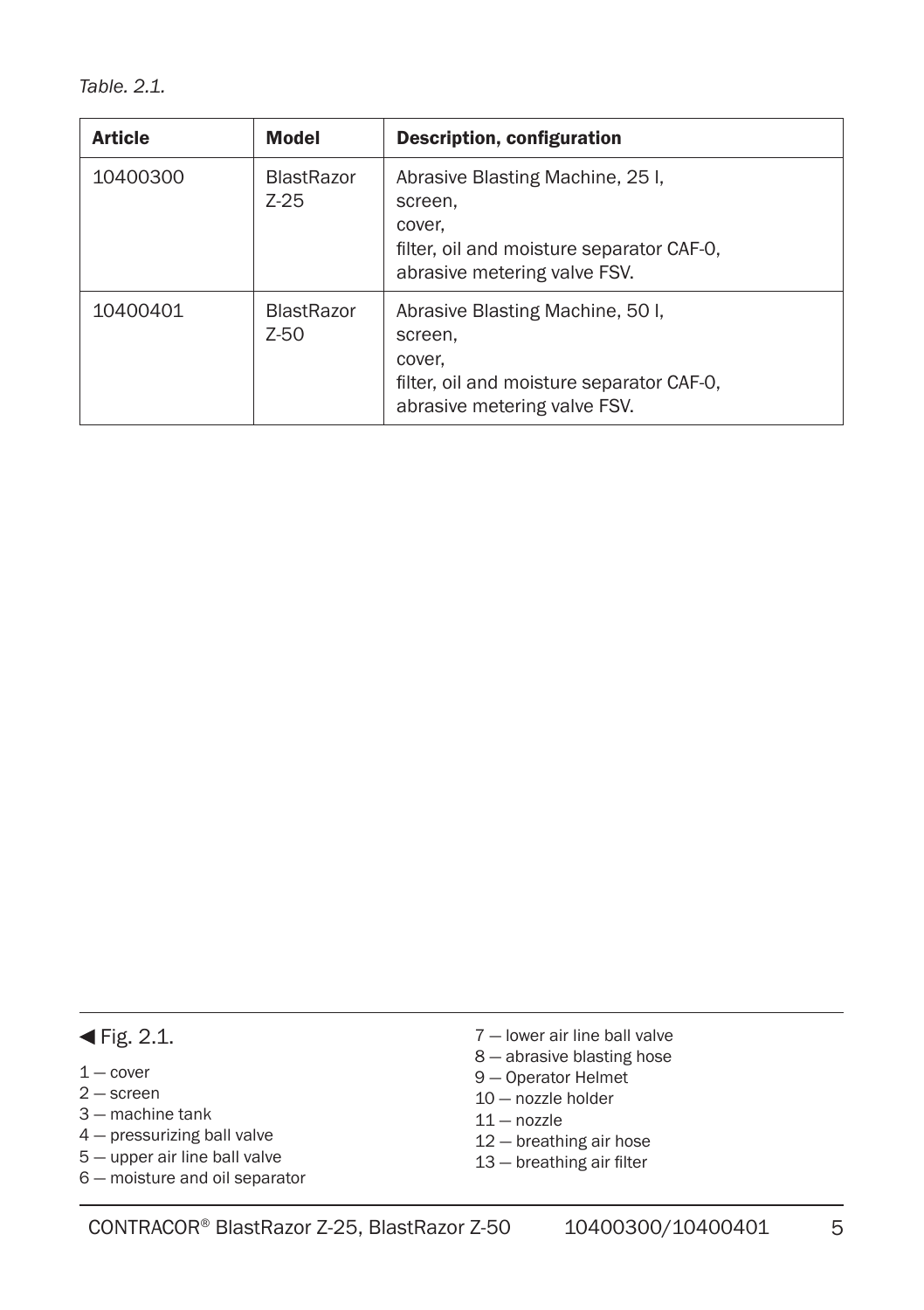## 3. Set-up, operation and shut-down.

### 3.1. Preparation for operation.

- 1. Ensure that compressor is positioned out of the abrasive blasting operation zone on downwind side.
- 2. Start compressor and increase pressure and temperature up to operational values.
- 3. Open lower ball valve at machine compressed air line (the handle of the open valve should be parallel to the compressed air line).
- 4. Open the tank venting ball valve.
- 5. Close compressed air feed ball valve (upper ball valve on the compressed air line).
- 6. Close metering valve FSV by setting adjusting handle in the central position.
- 7. Connect compressed air hose to coupling of the machine. Compressed air hose diameter should be at least 1/2" . Lock hose coupling with a safety clip or wire.
- 8. Connect abrasive blasting hose to hose coupling of the machine. Lock hose coupling with a safety clip or wire.
- 9. Fill the machine tank with abrasive.
- 10. Put protective equipment on.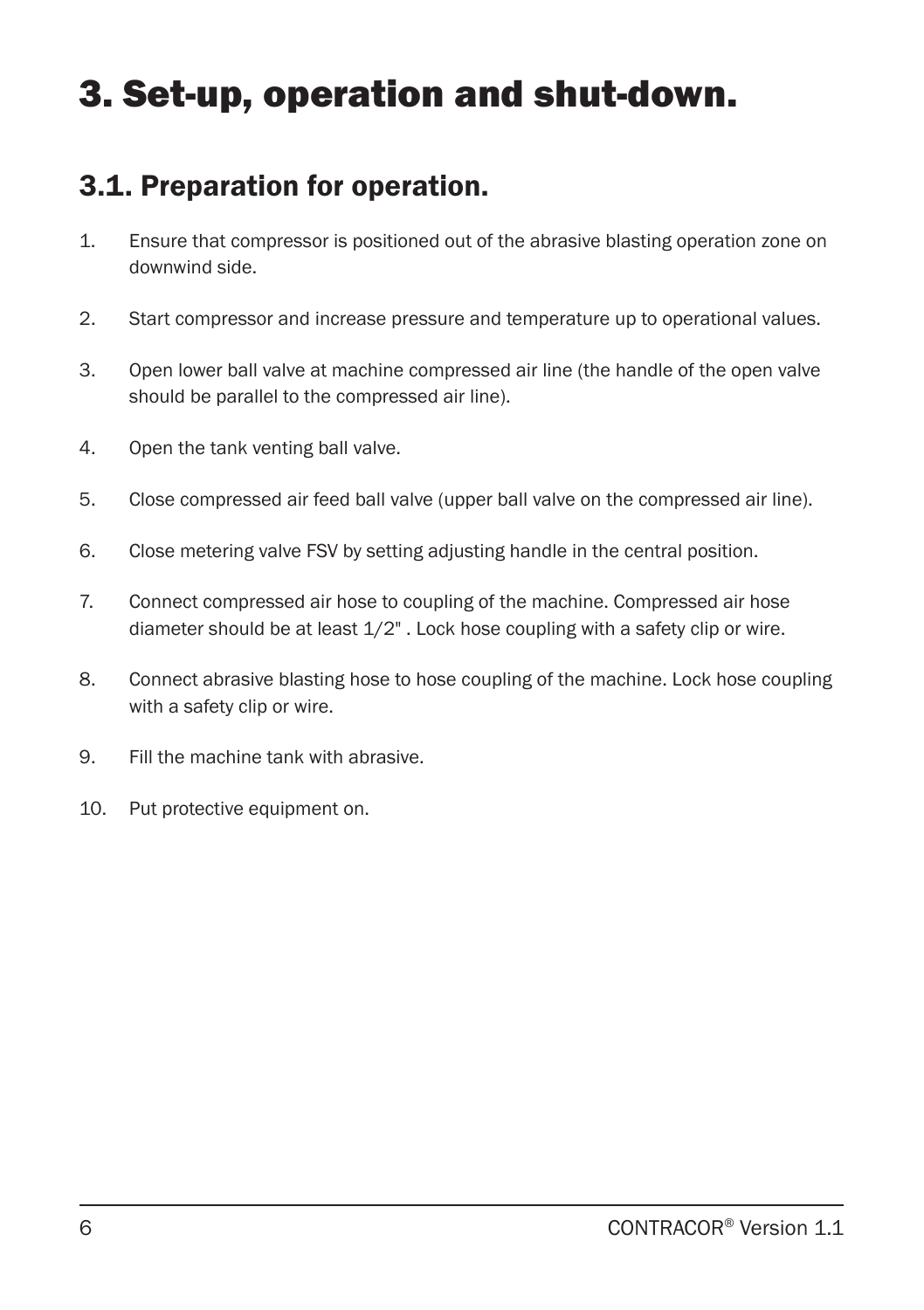### 3.2. Abrasive blasting operations.

1. Feed compressed air to the machine inlet.

### ATTENTION!

#### MACHINE MAXIMUM OPERATING PRESSURE — 10 bar.

- 2. Close the pressurizing ball valve.
- 3. Upon the signal of the abrasive blasting operator open the ball valve and feed compressed air into the machine line. The tank is pressurized. Only compressed air is expelled from the nozzle.
- 4. Adjust metering valve FSV to provide optimal air-abrasive mixture. The general rule for abrasive blasting operations: the less abrasive you use, the better.
- 5. To stop operation close the compressed air feed ball valve and immediately open the pressurizing ball valve to relieve pressure in the tank.

### 3.3. Abrasive blasting operation shut-down.

- 1. Remove the remains of abrasive from the tank. To do this disconnect the nozzle and point the hose into a suitable container for the abrasive remains. Close the pressurizing ball valve and open compressed air feed ball valve.
- 2. If upon completion of operation the machine is left outside you should cover it with plastic film to avoid ingress of moisture into the tank.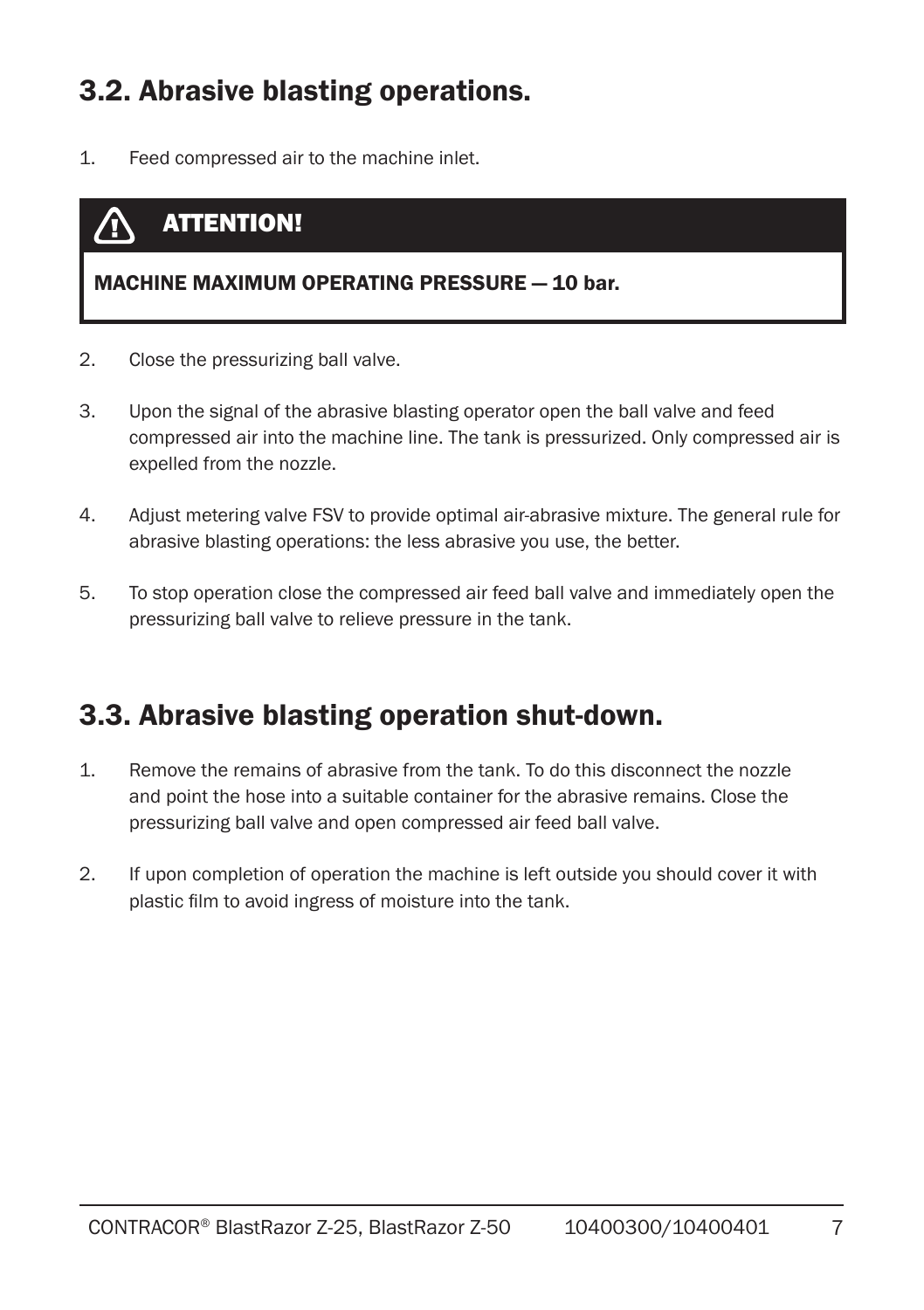## 4. Maintenance and Troubleshooting.

### 4.1. Machine maintenance.

#### Pressurizing valve replacement.

Open the inspection door of the machine to get access to the pressurizing valve. Screw out the guide tube with the valve inside. Install a new valve and screw the guide tube back into its place.

#### Pressurizing valve ring replacement.

The ring is replaced trough the machine filling orifice. Pull out the old ring, put a new ring into the groove and press it firmly to correct position.

## ATTENTIION!

### USE ONLY ABRASIVE MATERIALS, APPROPRIATE FOR ABRASIVE BLASTING OPERATIONS.

NEVER USE WET UNSIFTED ABRASIVE MATERIALS.

### 4.2. Troubleshooting.

#### Clogging.

If neither abrasive, nor air comes out of the nozzle, relieve pressure and depressurize the machine, then ensure that the nozzle is not clogged. If only air without any abrasive comes out of the nozzle, fully open the metering valve, and then quickly close and open again the lower ball valve of the line. If these actions do not help to relieve the pressure in the machine, open the inspection door and ensure that there is no foreign matter in the tank (stones, paper, etc.).

#### Abrasive surges.

During start-up of the machine abrasive surges are normal to a certain degree. However, if abrasive surges continue, you should stabilize the abrasive flow by quick closing and opening of the line lower ball valve. Abrasive surges often result from elevated moisture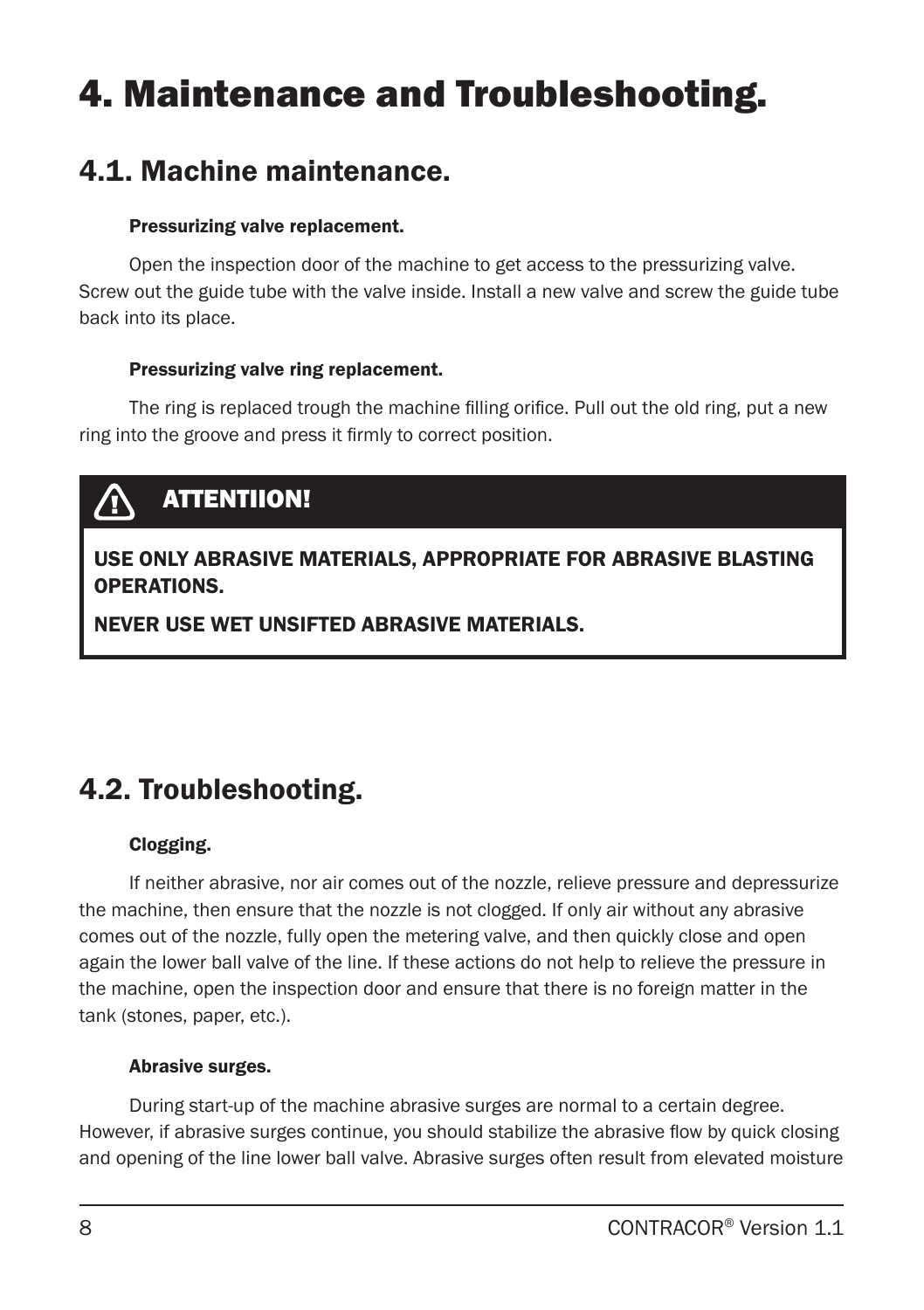content in compressed air system. Installation of additional moisture and oil separator can solve this problem.

#### Wet abrasive removal.

To remove wet abrasive from machine tank you should disconnect the blasting hose and remove rubber gaskets at machine hose coupling. Then you must fully open the metering valve and close the lower ball valve in the machine compressed air line. With such valve configuration compressed air will only enter the machine tank and press wet abrasive out of the tank.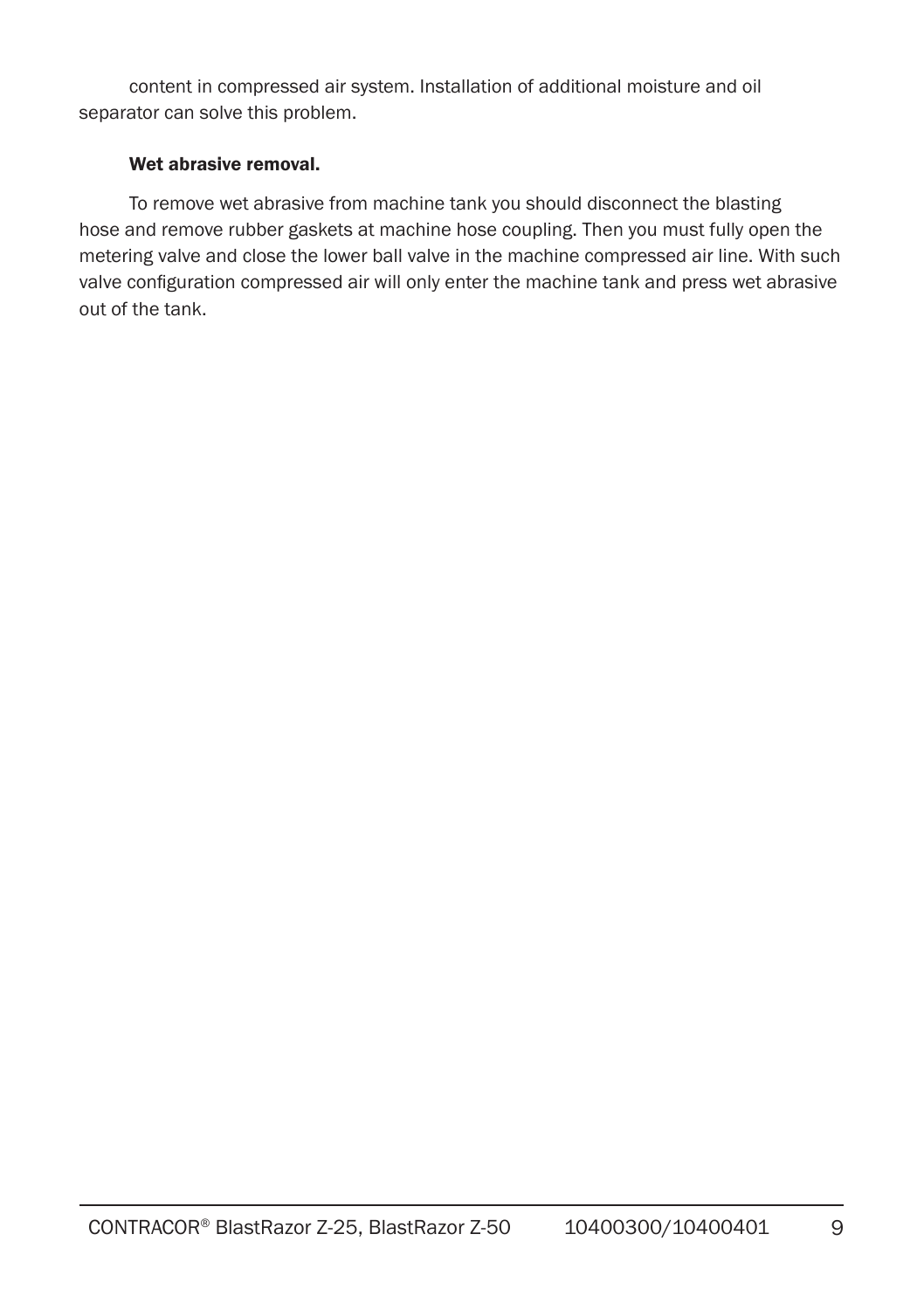# 5. Specification.



### Fig. 5.1.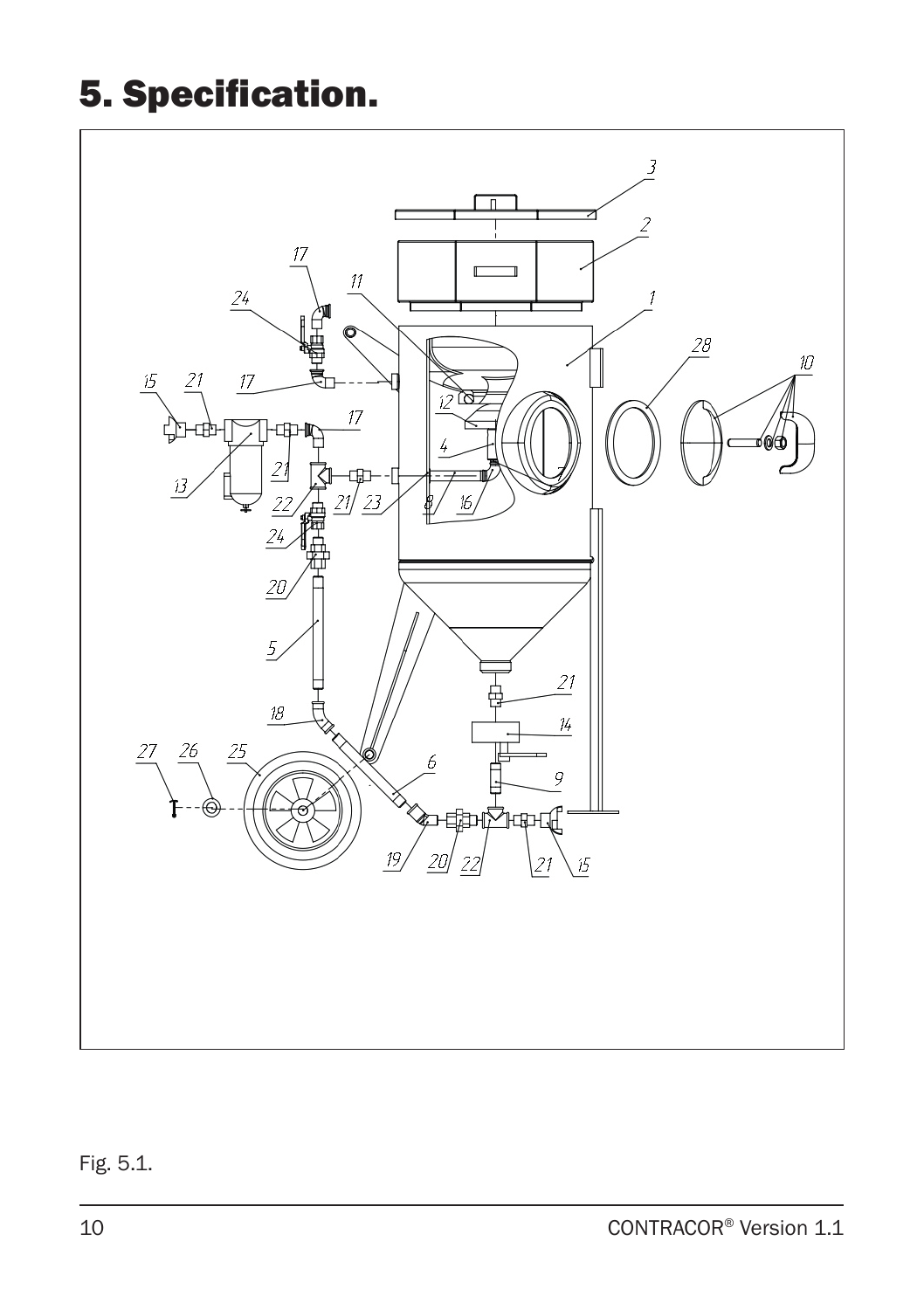| <b>No</b>      | <b>Article</b> | <b>Description</b> | Q-ty                        |                             |
|----------------|----------------|--------------------|-----------------------------|-----------------------------|
|                |                |                    | <b>BlastRazor</b><br>$Z-25$ | <b>BlastRazor</b><br>$Z-50$ |
| $\mathbf{1}$   | 88600040       | Pressure vessel    | $\mathbf 1$                 | $\frac{1}{2}$               |
|                | 88600041       | Pressure vessel    | $\overline{a}$              | $\mathbf{1}$                |
| $\overline{2}$ | 88200005       | Screen             | $\mathbf{1}$                | $\bar{\phantom{a}}$         |
|                | 88200006       | Screen             | $\overline{\phantom{a}}$    | $\mathbf{1}$                |
| 3              | 81100065       | Cover              | $\mathbf{1}$                | $\blacksquare$              |
|                | 81100066       | Cover              | $\blacksquare$              | 1                           |
| 4              | 10110532       | Guide              | 1                           | $\mathbf 1$                 |
| 5              | 73115225       | Pipe               | $\mathbf{1}$                | $\blacksquare$              |
|                | 73115240       | Pipe               | ÷                           | $\mathbf 1$                 |
| 6              | 73115225       | Pipe               | 1                           | ÷,                          |
|                | 73115205       | Pipe               | $\frac{1}{2}$               | $\mathbf{1}$                |
| $\overline{7}$ | 73015100       | Pipe               | 1                           | Ξ                           |
|                | 73015075       | Pipe               | L.                          | $\mathbf 1$                 |
| 8              | 73115132       | Pipe               | $\mathbf{1}$                |                             |
|                | 73115182       | Pipe               | $\frac{1}{2}$               | $\mathbf 1$                 |
| 9              | 73115065       | Pipe               | $\mathbf{1}$                | $\mathbf{1}$                |
| 10             | 52150002       | Handhole, set      | $\mathbf{1}$                | $\mathbf{1}$                |
| 11             | 10110950       | 0-Ring             | $\mathbf{1}$                | $\mathbf{1}$                |
| 12             | 10110960       | Pressurizing valve | $\mathbf{1}$                | $\mathbf{1}$                |
| 13             | 10110565       | Moisture separator | $\mathbf{1}$                | $\mathbf{1}$                |
| 14             | 29006000       | Metering valve     | $\mathbf{1}$                | $\mathbf{1}$                |
| 15             | 10110903       | Hose coupling      | $\mathbf{1}$                | $\mathbf{1}$                |
| 16             | 10110548       | Elbow              | $\mathbf{1}$                | $\mathbf{1}$                |
| 17             | 10110550       | Elbow              | 3                           | 3                           |
| 18             | 10110528       | Elbow              | $\mathbf{1}$                | $\mathbf{1}$                |
| 19             | 51800008       | Elbow              | $\mathbf{1}$                | $\mathbf{1}$                |
| 20             | 10110522       | Union              | $\overline{c}$              | $\overline{2}$              |
| 21             | 10110521       | Nipple             | 5                           | 5                           |
| 22             | 10110524       | T-piece            | $\overline{c}$              | $\overline{2}$              |
| 23             | 52120008       | Lock nut           | $\mathbf{1}$                | $\mathbf{1}$                |
| 24             | 10110828       | <b>Ball valve</b>  | $\overline{2}$              | $\overline{2}$              |
| 25             | 28300005       | Wheel              | $\overline{c}$              | $\overline{2}$              |
| 26             | 64110022       | Washer             | $\overline{c}$              | $\overline{c}$              |
| 27             | 60210440       | Safety splint      | $\overline{2}$              | $\overline{2}$              |
| 28             | 52150003       | Rubber gasket      | $\mathbf{1}$                | $\mathbf{1}$                |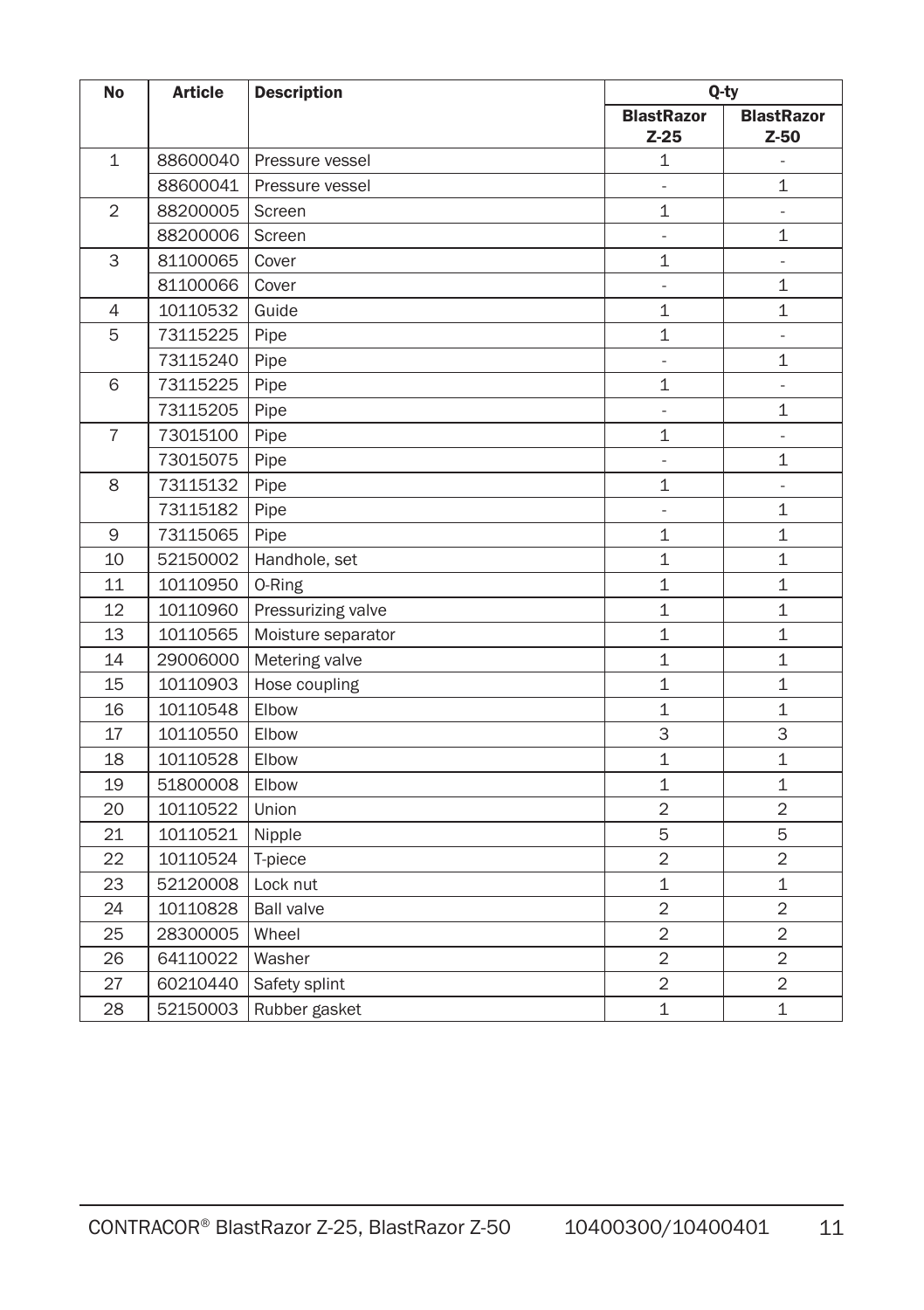# Inhalt

| 1. Sicherheit                             | 13 |
|-------------------------------------------|----|
| 2. Ansicht Arbeitsaufbau                  | 14 |
| 3. Aufbau, Betrieb und Beenden der Arbeit | 16 |
| 4. Wartung und Fehlerbehebung             | 18 |
| 5. Spezifikation                          | 20 |



## ACHTUNG!

BITTE LESEN SIE DIESES HANDBUCH VOR GEBRAUCH DER MASCHINE GENAU DURCH:

DIE FOLGENDEN INFORMATIONEN SIND WICHTIG FÜR DIE SICHERHEIT UND GESUNDHEIT DES ANWENDERS UND PERSONEN, DIE SICH IN DER NÄHE AUFHALTEN.

## ACHTUNG!

ACHTEN SIE BEIM KAUF DER MASCHINE BITTE DARAUF, DASS DIE GARANTIEKARTE VOLLSTÄNDIG AUSGEFÜLLT WIRD.

WENN DIE KARTE NICHT AUSGEFÜLLT VORLIEGT, BESTEHT KEIN GARANTIEANSPRUCH.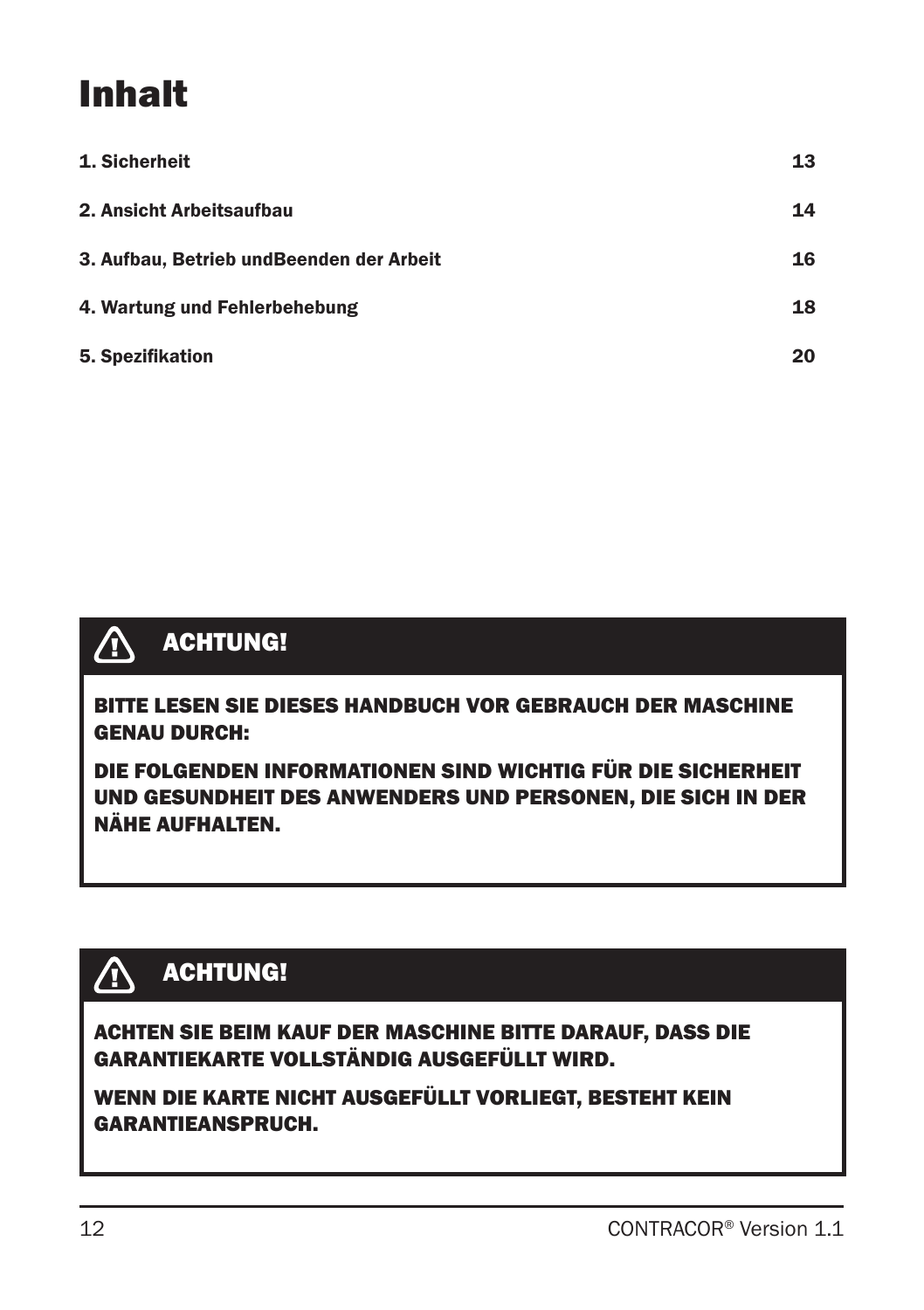# 1. Sicherheit.



### ACHTUNG!

SICHERHEITSREGELN FÜR STRAHLARBEITEN.

- 1. Tragen Sie Schutzausrüstung: einen Strahlhelm mit Frischluftzufuhr und Atemluftfilter, einen Schutzanzug, Lederhandschuhe, und spezielles Schuhwerk.
- 2. Benutzen Sie keine abgenutzte oder beschädigte Ausrüstung.
- 3. Richten Sie die Düse nur auf den zu bearbeitenden Bereich.
- 4. Verwenden Sie nur geeignete, trockene und gut durchgesiebte Strahlmaterialien.
- 5. Alle Personen ohne Schutzausrüstung müssen außerhalb des Arbeitsbereiches bleiben.
- 6. Bevor Sie mit der Strahlarbeit beginnen, müssen Sie folgendes beachten:
	- Stellen Sie sicher, dass Schläuche und Verbindungen unbeschädigt und nicht abgenutzt sind;
	- Sichern Sie Schlauchkupplungen mit Sicherungsstift oder Draht;
	- Überprüfen Sie die Luftzufuhr des Helmes;
	- Stellen Sie sicher, dass das Kesseldruckventil richtig eingestellt ist;
	- Überprüfen Sie den festen und sicheren Stand der Maschine.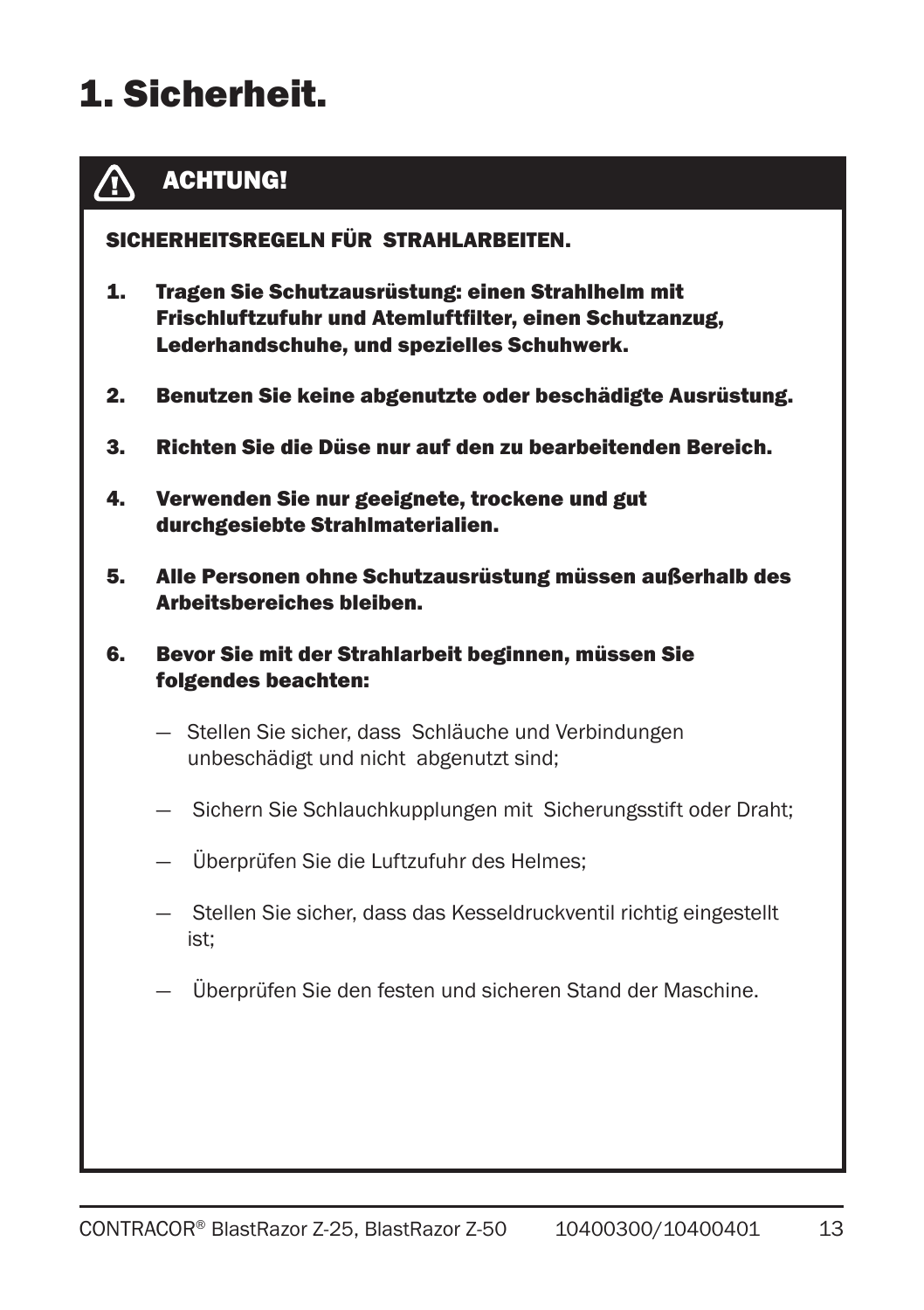## 2. Ansicht Arbeitsaufbau.

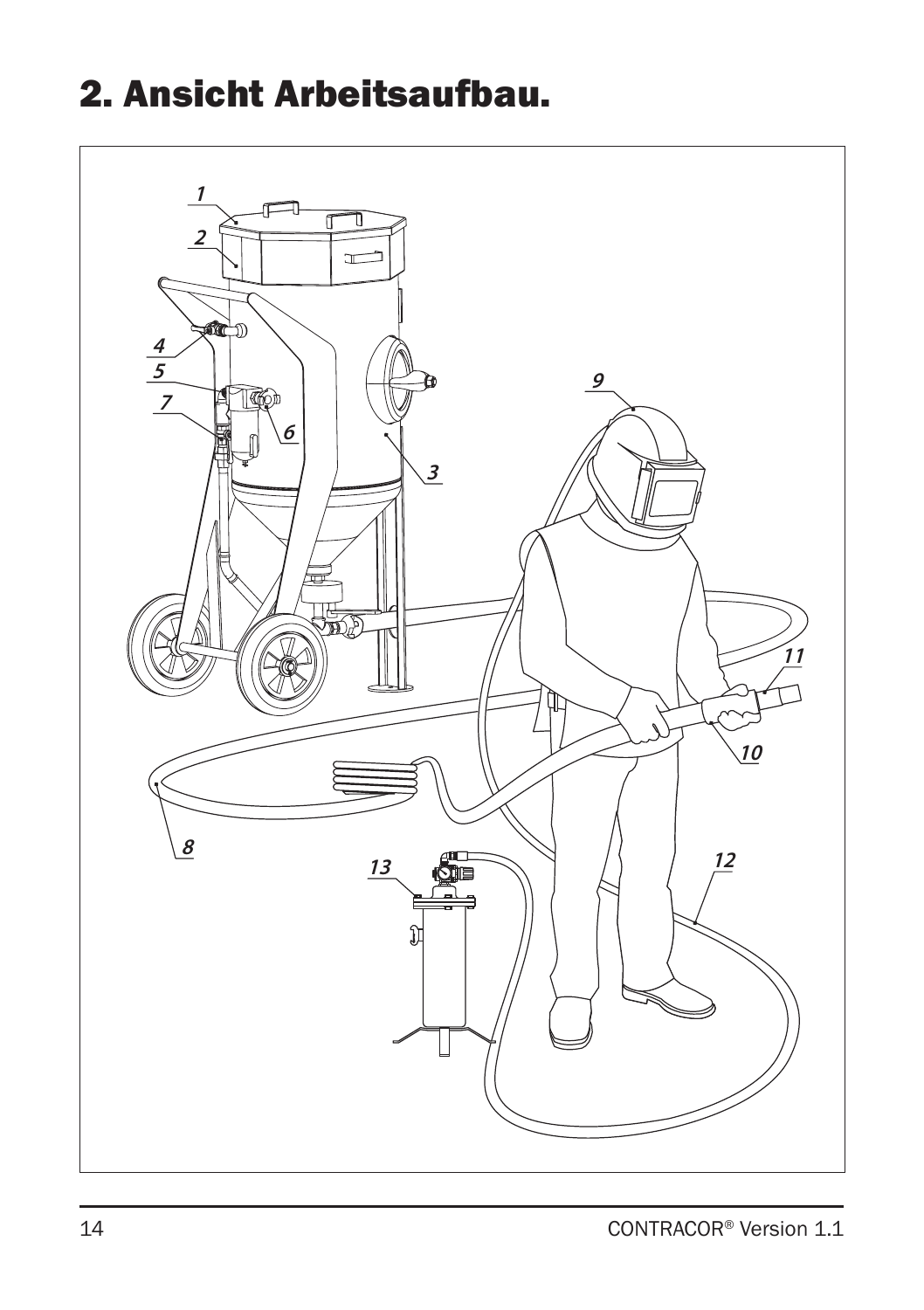*Tabelle 2.1.* 

| <b>Bestellnummer</b> | <b>Modell</b>               | Beschreibung, Konfiguration                                                                                  |
|----------------------|-----------------------------|--------------------------------------------------------------------------------------------------------------|
| 10400300             | <b>BlastRazor</b><br>$Z-25$ | Strahlmaschine, 25 I.<br>Sieb.<br>Deckel.<br>Filter. Wasserabscheider CAF-0.<br>Sandstrahl-Dosierventil FSV. |
| 10400401             | <b>BlastRazor</b><br>$Z-50$ | Strahlmaschine, 50 l.<br>Sieb.<br>Deckel.<br>Filter, Wasserabscheider CAF-0,<br>Sandstrahl-Dosierventil FSV. |

#### $\blacktriangleleft$ Abb. 2.1.

- 1 Deckel
- $2 -$ Sieb
- 3 Kessel
- 4 Kesseldruck-Auslassventil
- 5 oberes Kugelventil Luftzufuhr
- 6 Wasserabscheider
- 7 unteres Kugelventil Luftzufuhr
- 8 Strahlschlauch
- 9 Strahlhelm
- 10 Düsenhalter
- 11 Düse
- 12 Atemluftschlauch
- 13 Atemluftfilter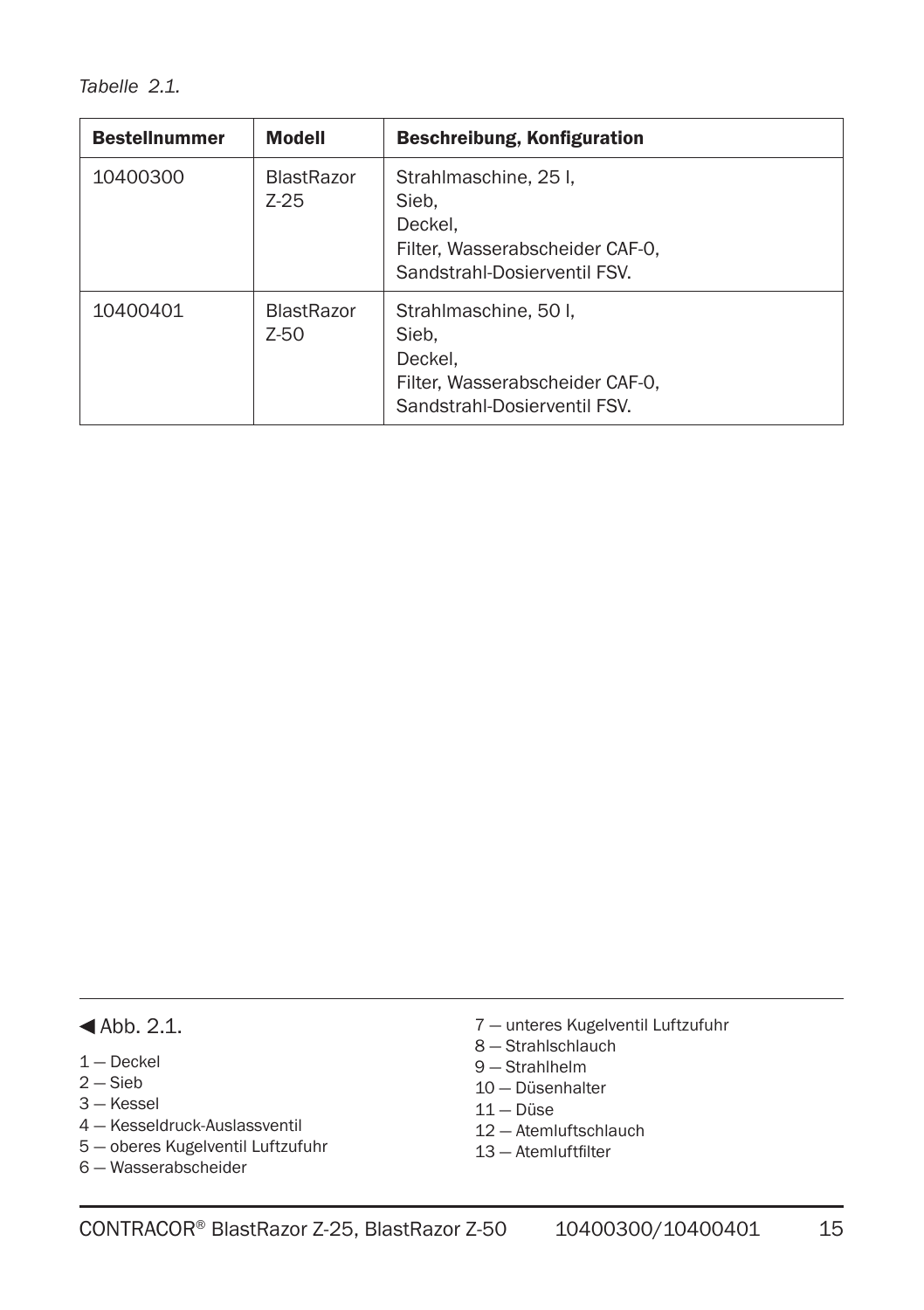## 3. Aufbau, Betrieb und Beenden der Arbeit.

### 3.1. Arbeitsvorbereitung.

- 1. Stellen Sie sicher, dass der Kompressor außerhalb der Strahlarbeitszone und nicht in Windrichtung steht.
- 2. Starten Sie den Kompressor und bringen Sie ihn auf Druck und Betriebstemperatur.
- 3. Öffnen Sie das untere Kugelventil der Druckluftzufuhr (Bei geöffnetem Ventil steht der Griff parallel zur Druckluftzufuhr).
- 4. Öffnen Sie das Kugelventil für den Kesseldruck.
- 5. Schließen Sie die Druckluftzufuhr (Das obere Kugelventil in der Druckluftleitung).
- 6. Schließen Sie das Sandstrahl-Dosierventil FSV, bringen Sie dazu den Hebel in die Mittelstellung.
- 7. Verbinden Sie den Druckluftschlauch mit der Schlauchkupplung an der Maschine. Der Schlauchdurchmesser sollte mindestens 1/2" betragen. Sichern Sie die Schlauchkupplung mit einem Sicherungsstift oder Draht.
- 8. Verbinden Sie den Strahlschlauch mit der Schlauchkupplung an der Maschine und sichern Sie die Kupplung mit einem Sicherungsstift oder Draht.
- 9. Füllen Sie den Tank mit Strahlmittel.
- 10. Legen Sie die Schutzausrüstung an.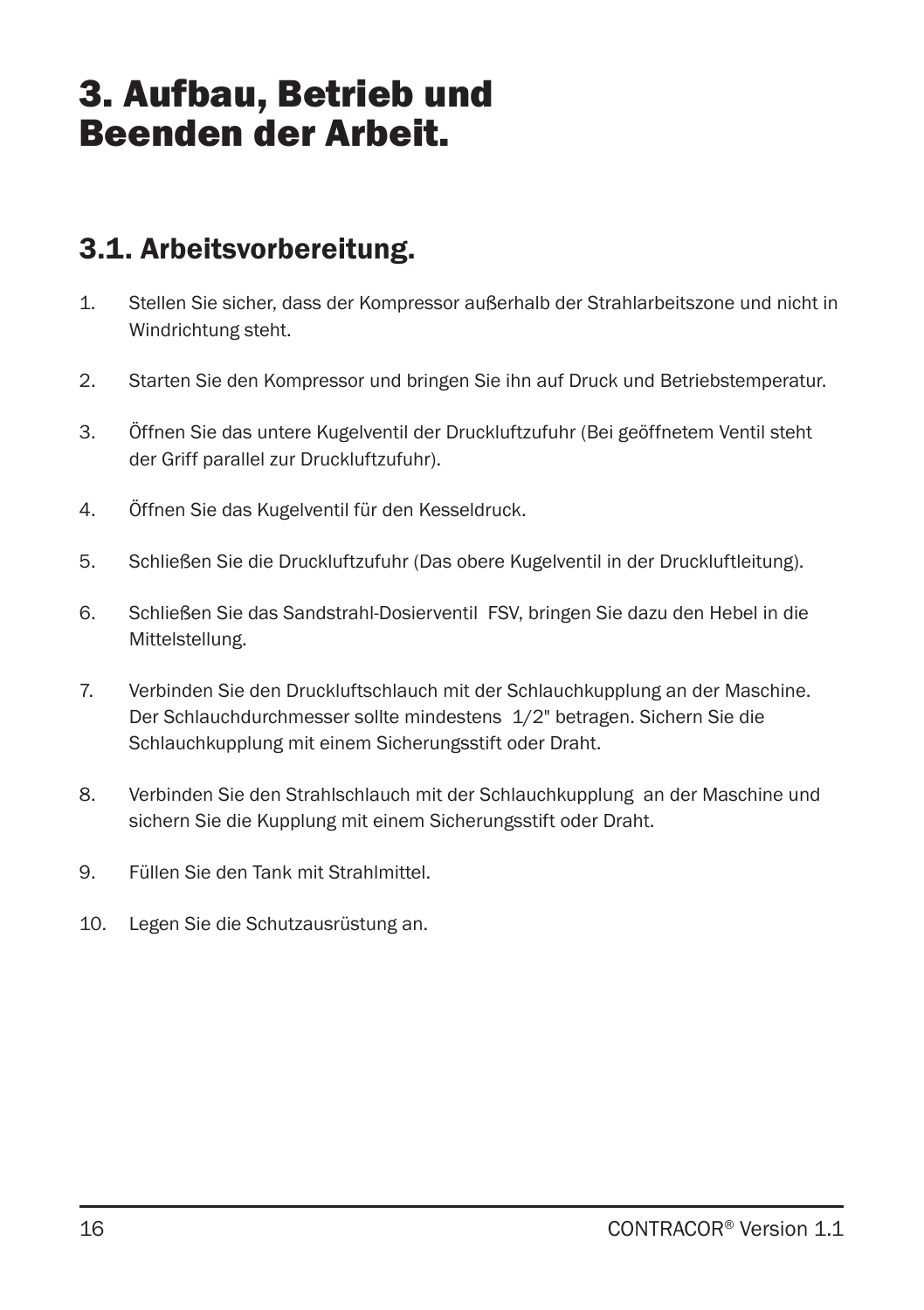### 3.2. Durchführung von Strahlarbeiten.

1. Legen Sie Druckluft am Einlass der Maschine an.

#### ACHTUNG! **/T**

#### DER MAXIMALE ARBEITSDRUCK DER MASCHINE BETRÄGT 10 bar.

- 2. Schließen Sie das Kesseldruck-Auslassventil.
- 3. Auf das Signal der Person, die die Strahlarbeiten durchführt, öffnen Sie das obere Druckluftventil und führen der Maschine Druckluft zu. Der Kessel nun wird unter Druck gesetzt. Aus der Düse tritt nur Druckluft aus.
- 4. Stellen Sie die optimale Mischung aus Luft und Strahlmittel am Sandstrahl-Dosierventil FSV ein. Im Allgemeinen gilt: je weniger Strahlmittel verwendet wird, desto besser.
- 5. Zum Beenden des Arbeitsvorgangs schließen Sie die Druckluftzufuhr und öffnen sofort darauf das Kesseldruck-Auslassventil, damit der Druck aus dem Kessel entweichen kann.

### 3.3. Beenden der Arbeit.

- 1. Entfernen Sie das restliche Strahlmittel aus dem Kessel. Nehmen Sie dazu die Düse ab und richten den Schlauch in einen geeigneten Behälter. Schließen Sie dann das Kesseldruck-Auslassventil und öffnen Sie das Ventil der Druckluftzufuhr, das restliche Strahlmittel wird so aus dem Kessel herausgedrückt.
- 2. Falls die Maschine nach Beendigung der Arbeit im Freien verbleibt, sollte sie mit einer Plane abgedeckt werden, um Eindringen von Feuchtigkeit zu vermeiden.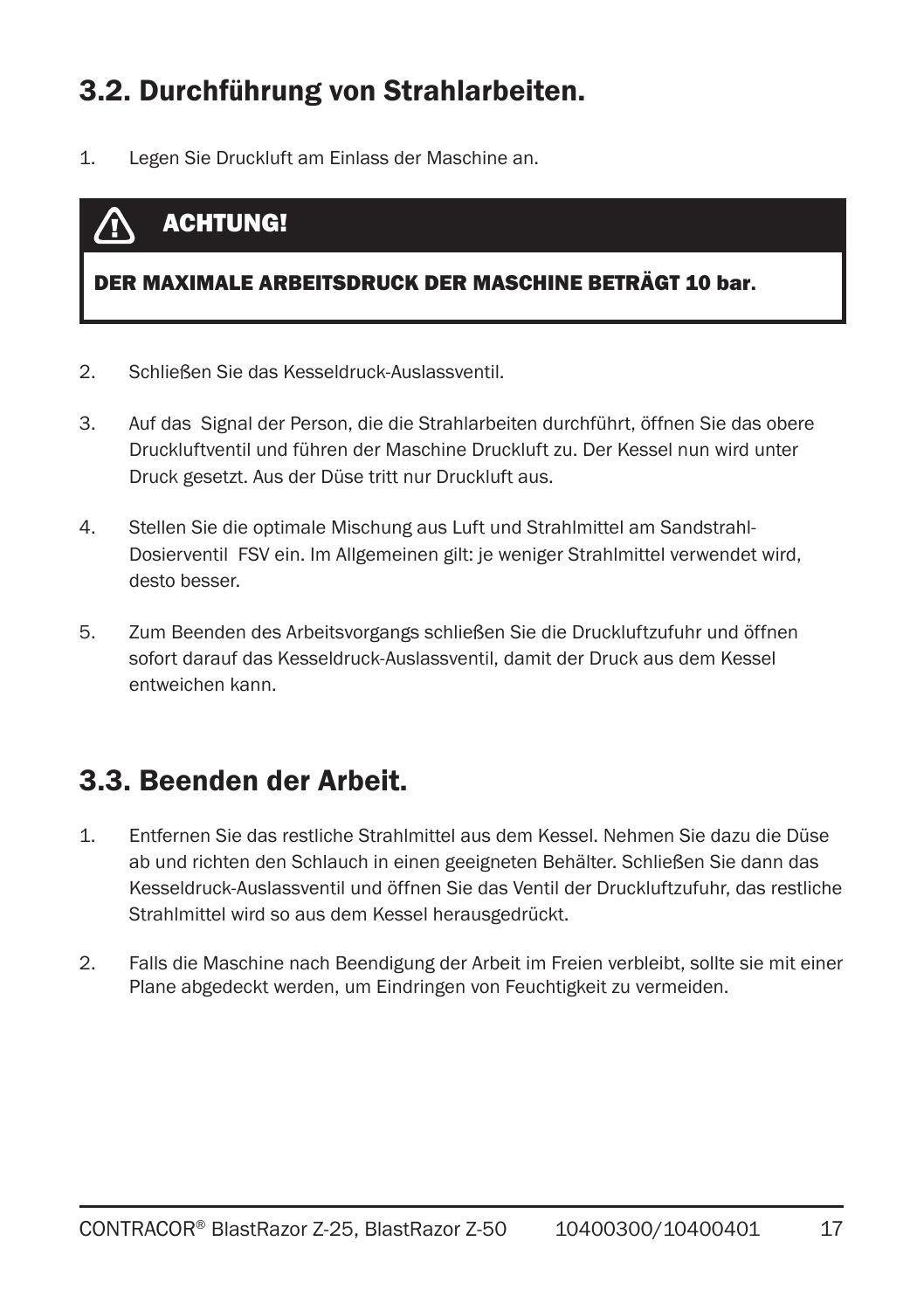# 4. Wartung und Fehlerbehebung.

### 4.1. Wartung der Maschine.

#### Ersetzen des Kesseldruckventils.

Öffnen Sie das Handloch der Maschine um Zugang zum Ventil zu bekommen.

Schrauben Sie das Führungsrohr, in dem sich das Ventil befindet, aus. Installieren Sie ein neues Ventil und schrauben Sie das Führungsrohr wieder ein.

#### Ersetzen des Dichtungsrings.

Der Ring wird durch die Befüllungsöffnung ausgetauscht. Ziehen Sie den alten Ring heraus, setzen Sie einen neuen Dichtungsring in die Aussparung ein und drücken Sie ihn fest in die korrekte Position.

## ACHTUNG!

### BENUTZEN SIE NUR GEEIGNETE STRAHLMITTEL.

VERWENDEN SIE KEINE FEUCHTEN ODER UNGESIEBTEN STRAHLMITTEL.

### 4.2. Fehlerbehebung.

#### Verstopfen.

Falls weder Strahlmittel noch Luft aus der Düse kommt, lassen Sie den Druck aus der Maschine ab und überprüfen Sie, ob die Düse verstopft ist. Falls nur Luft und kein Strahlmittel austritt, öffnen Sie das Mischventil ganz und schließen und öffnen Sie schnell das untere Ventil der Luftzufuhr. Falls diese Maßnahme nicht hilft, lassen sie den Druck aus dem Kessel ab, öffnen Sie das Handloch und Stellen Sie sicher, dass sich keine Fremdkörper (Steine, Papier) im Kessel befinden.

#### Stoßweiser Austritt von Strahlmittel.

Bei Inbetriebnahme der Maschine sind gelegentliche Stöße von Strahlmittel normal. Falls das Auftreten von schubweisem Ausstoß jedoch anhält, sollten Sie versuchen, den Strahlmittelfluss durch schnelles Schließen und Öffnen des unteren Druckluftventils zu stabilisieren.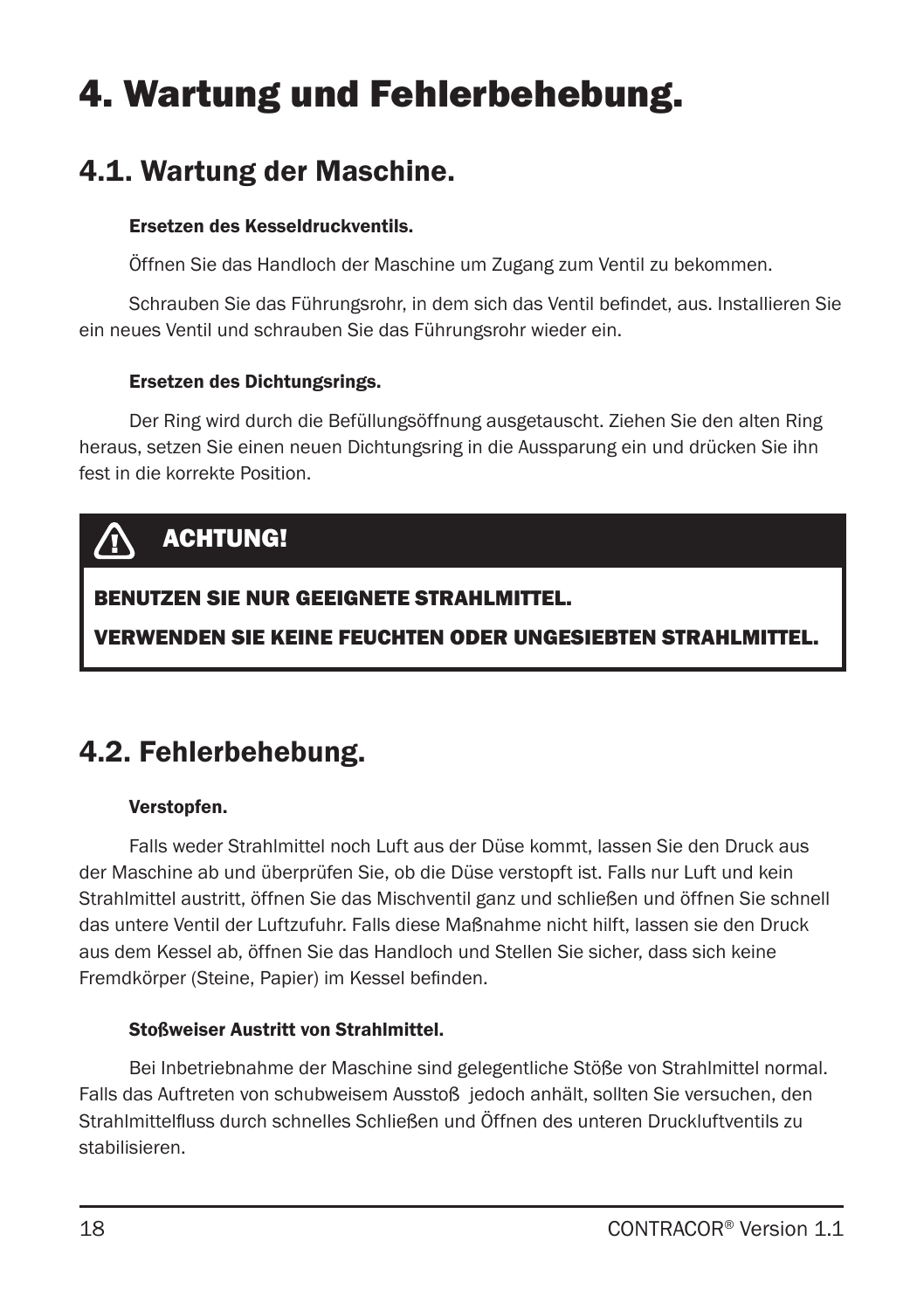Strahlmittelstöße sind oft auf erhöhten Feuchtigkeitsgehalt im Druckluftsystem zurückzuführen.

Die Installation eines zusätzlichen Wasserabscheiders kann dieses Problem verhindern.

#### Entfernen von feuchtem Strahlmittel.

Um feuchtes Strahlmittel aus dem Kessel zu entfernen, sollten Sie das Mischventil schließen, den Strahlschlauch abnehmen und die Gummidichtung aus der Schlauchkupplung herausnehmen. Öffnen Sie dann das Mischventil ganz und schließen das untere Ventil der Druckluftleitung der Maschine. Mit dieser Ventilstellung wird die Druckluft nur in den Kessel geleitet und drückt so das feuchte Strahlmittel heraus.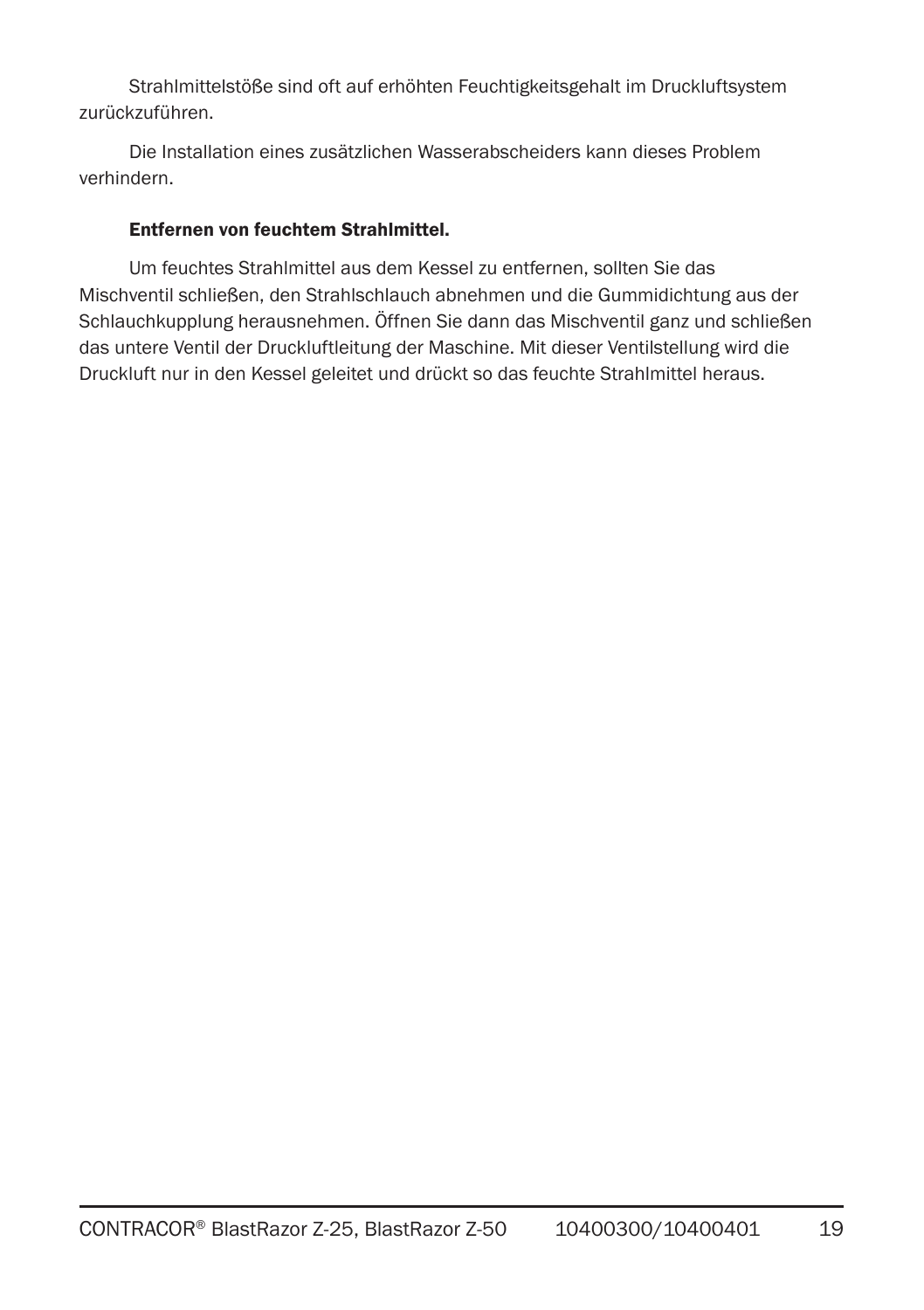## 5. Spezifikation.



### Abb. 5.1.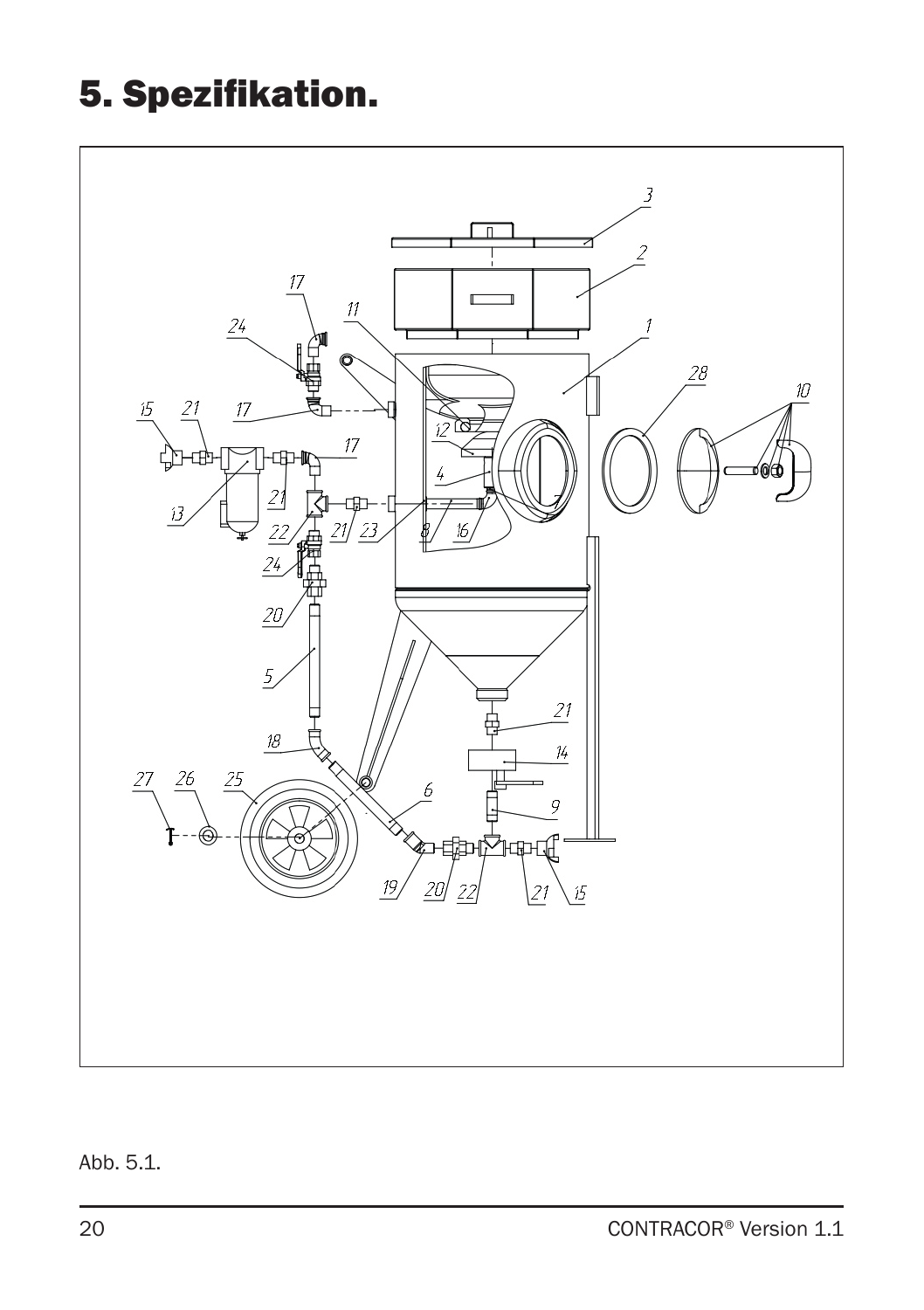| Nr.            | <b>Artikel</b> | <b>Bezeichnung</b>      | <b>Menge</b>             |                   |
|----------------|----------------|-------------------------|--------------------------|-------------------|
|                |                |                         | <b>BlastRazor</b>        | <b>BlastRazor</b> |
|                |                |                         | $Z-25$                   | $Z-50$            |
| $\mathbf{1}$   | 88600040       | Druckbehälter           | 1                        | $\frac{1}{2}$     |
|                | 88600041       | Druckbehälter           | ÷,                       | $\mathbf{1}$      |
| $\overline{2}$ | 88200005       | Sieb                    | $\mathbf{1}$             | ä,                |
|                | 88200006       | Sieb                    | $\frac{1}{2}$            | $\mathbf{1}$      |
| 3              | 81100065       | Deckel                  | $\mathbf{1}$             | ä,                |
|                | 81100066       | Deckel                  | $\overline{\phantom{a}}$ | $\mathbf{1}$      |
| $\overline{4}$ | 10110532       | Führungsrohr            | 1                        | 1                 |
| 5              | 73115225       | Rohr                    | $\mathbf{1}$             | $\frac{1}{2}$     |
|                | 73115240       | Rohr                    | $\frac{1}{2}$            | $\mathbf{1}$      |
| 6              | 73115225       | Rohr                    | 1                        | $\frac{1}{2}$     |
|                | 73115205       | Rohr                    | L,                       | $\mathbf{1}$      |
| $\overline{7}$ | 73015100       | Rohr                    | $\mathbf{1}$             | ÷,                |
|                | 73015075       | Rohr                    |                          | $\mathbf{1}$      |
| 8              | 73115132       | Rohr                    | $\mathbf{1}$             | L.                |
|                | 73115182       | Rohr                    |                          | $\mathbf{1}$      |
| 9              | 73115065       | Rohr                    | $\mathbf 1$              | 1                 |
| 10             | 52150002       | Handlochdeckel, Satz    | $\mathbf{1}$             | $\mathbf{1}$      |
| 11             | 10110950       | Dichtungsring           | $\mathbf{1}$             | $\mathbf{1}$      |
| 12             | 10110960       | Kesseldruckventil       | $\mathbf{1}$             | $\mathbf{1}$      |
| 13             | 10110565       | Feuchtigkeitsabscheider | $\mathbf{1}$             | $\mathbf{1}$      |
| 14             | 29006000       | Strahlmittelventil      | $\mathbf{1}$             | $\mathbf{1}$      |
| 15             | 10110903       | Schlauchkupplung        | $\mathbf{1}$             | $\mathbf{1}$      |
| 16             | 10110548       | Winkel                  | $\mathbf{1}$             | $\mathbf{1}$      |
| 17             | 10110550       | Winkel                  | 3                        | 3                 |
| 18             | 10110528       | Winkel                  | $\mathbf{1}$             | $\mathbf{1}$      |
| 19             | 51800008       | Winkel                  | $\mathbf{1}$             | $\mathbf{1}$      |
| 20             | 10110522       | Verschraubung           | $\overline{2}$           | $\overline{2}$    |
| 21             | 10110521       | Doppelnippel            | 5                        | 5                 |
| 22             | 10110524       | T-Stück                 | $\overline{2}$           | $\overline{2}$    |
| 23             | 52120008       | Gegenmutter             | $\mathbf{1}$             | $\mathbf{1}$      |
| 24             | 10110828       | Kugelhahn               | $\overline{2}$           | $\overline{2}$    |
| 25             | 28300005       | Rad                     | $\overline{2}$           | $\overline{2}$    |
| 26             | 64110022       | Unterlegscheibe         | $\overline{c}$           | $\overline{2}$    |
| 27             | 60210440       | Sicherungssplint        | $\overline{2}$           | $\overline{2}$    |
| 28             | 52150003       | Gummi Dichtung          | $\mathbf{1}$             | $\mathbf{1}$      |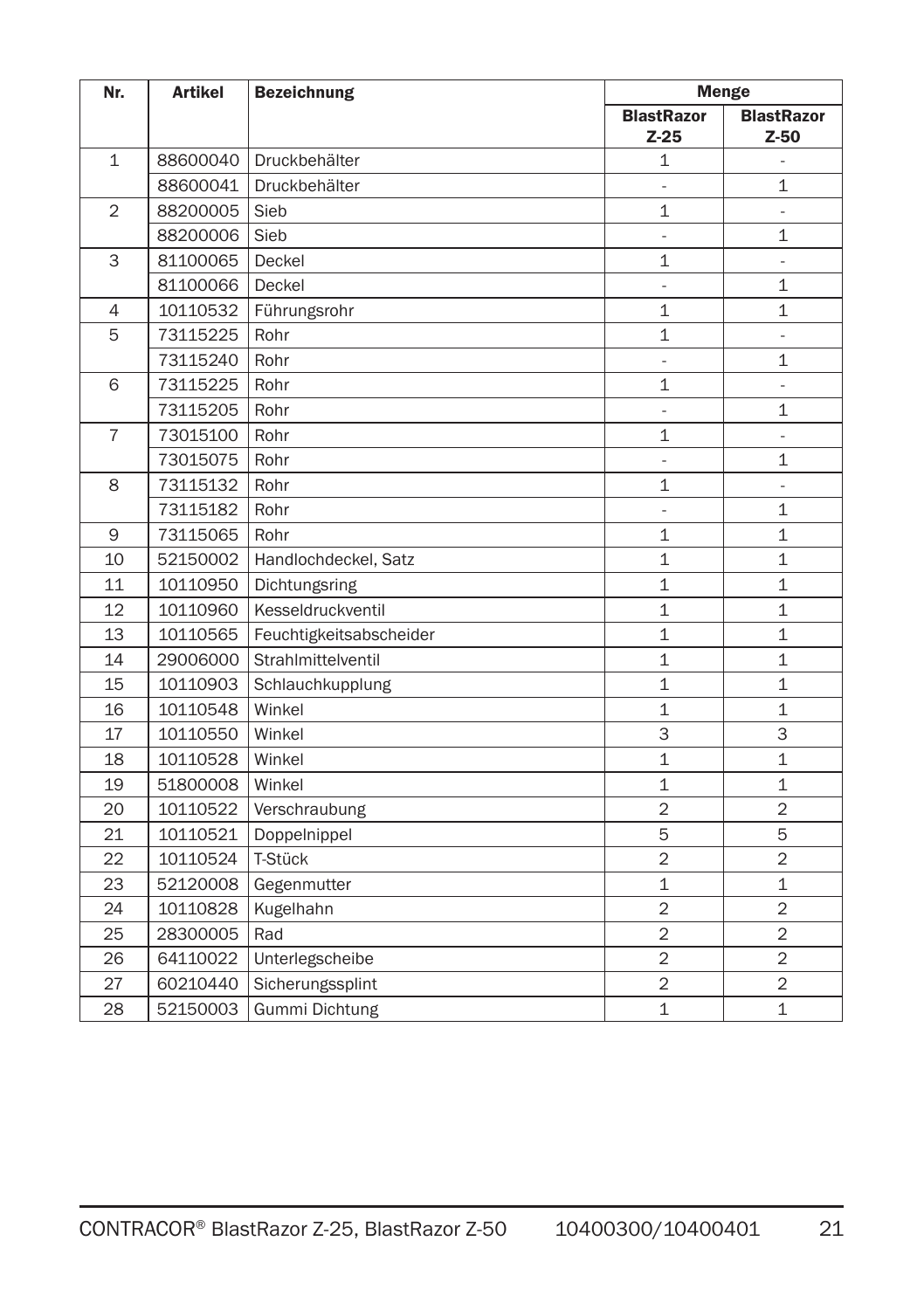## Содержание

| 1. Техника безопасности                   | 23 |
|-------------------------------------------|----|
| 2. Общий вид                              | 24 |
| 3. Подготовка, работа и окончание работы  | 26 |
| 4. Т/О. Поиск и устранение неисправностей | 28 |
| 5. Спецификация                           | 30 |

#### $\bigwedge$ ВНИМАНИЕ!

НЕ ПРИСТУПАЙТЕ К РАБОТЕ С ОБОРУДОВАНИЕМ, НЕ ПРОЧИТАВ ДАННОЕ РУКОВОДСТВО ПО ЭКСПЛУАТАЦИИ И ПОЛНОСТЬЮ ПОНЯВ ЕГО СОДЕРЖАНИЕ.

НИЖЕПРИВЕДЕННАЯ ИНФОРМАЦИЯ ВАЖНА ДЛЯ СОХРАНЕНИЯ ЗДОРОВЬЯ И БЕЗОПАСНОСТИ КАК ОПЕРАТОРА, ТАК И ОКРУЖАЮЩЕГО ПЕРСОНАЛА.

© Contracor ®. Все права защищены.

Перепечатка текста и / или использование графики. допускается только с письменного разрешения Contracor ®.

Производитель оставляет за собой право без уведомления потребителя вносить изменения в конструкцию изделий для улучшения их технологических и эксплуатационных параметров.

Вид изделий может незначительно отличаться от представленных на изображениях.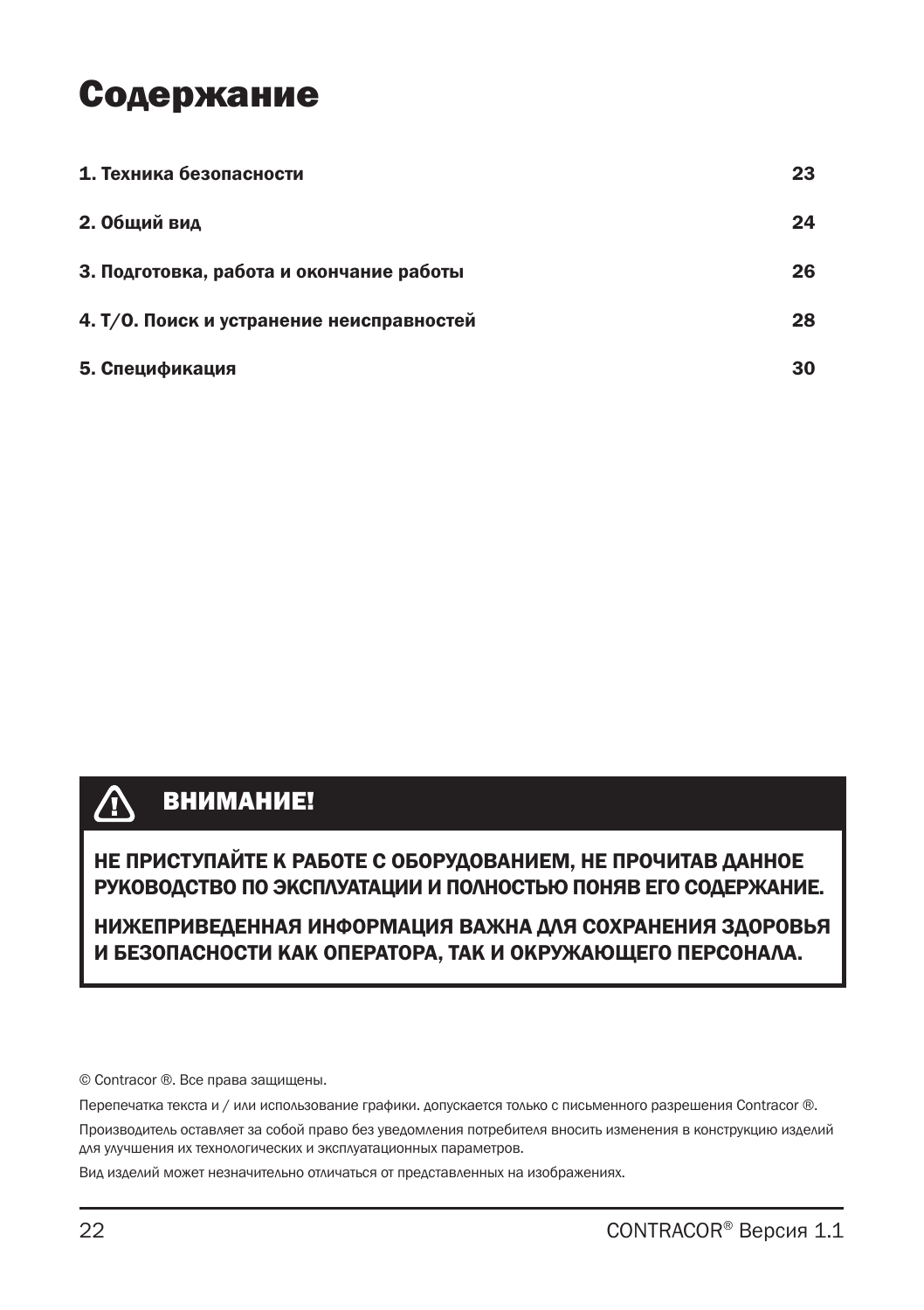## 1. Техника безопасности.

#### ВНИМАНИЕ! /N

ПРАВИЛА БЕЗОПАСНОСТИ ПРИ ВЫПОЛНЕНИИ РАБОТ ПО АБРАЗИВОСТРУЙНОЙ ОЧИСТКЕ.

- 1. Обязательно используйте защитное обмундирование: шлем с принудительной подачей воздуха, фильтр очистки воздуха дыхания, защитный костюм, кожаные перчатки, спец. обувь.
- 2. Не выполняйте работы с использованием изношенного или поврежденного оборудования.
- 3. Направляйте сопло только на участок, подлежащий очистке.
- 4. Используйте только сухие и хорошо просеянные абразивы, специально предназначенные для абразивоструйной очистки.
- 5. Необходимо удалить незащищенных рабочих за пределы участка абразивоструйной очистки.
- 6. Перед абразивоструйной очисткой следует:
	- Проверить фитинги и рукава на предмет износа;
	- Закрепить проволокой воедино байонетные сцепления;
	- Проверить подачу воздуха в шлем;
	- Проверить правильность положения герметизирующего клапана;
	- Убедиться в том, что аппарат устойчиво стоит на земле.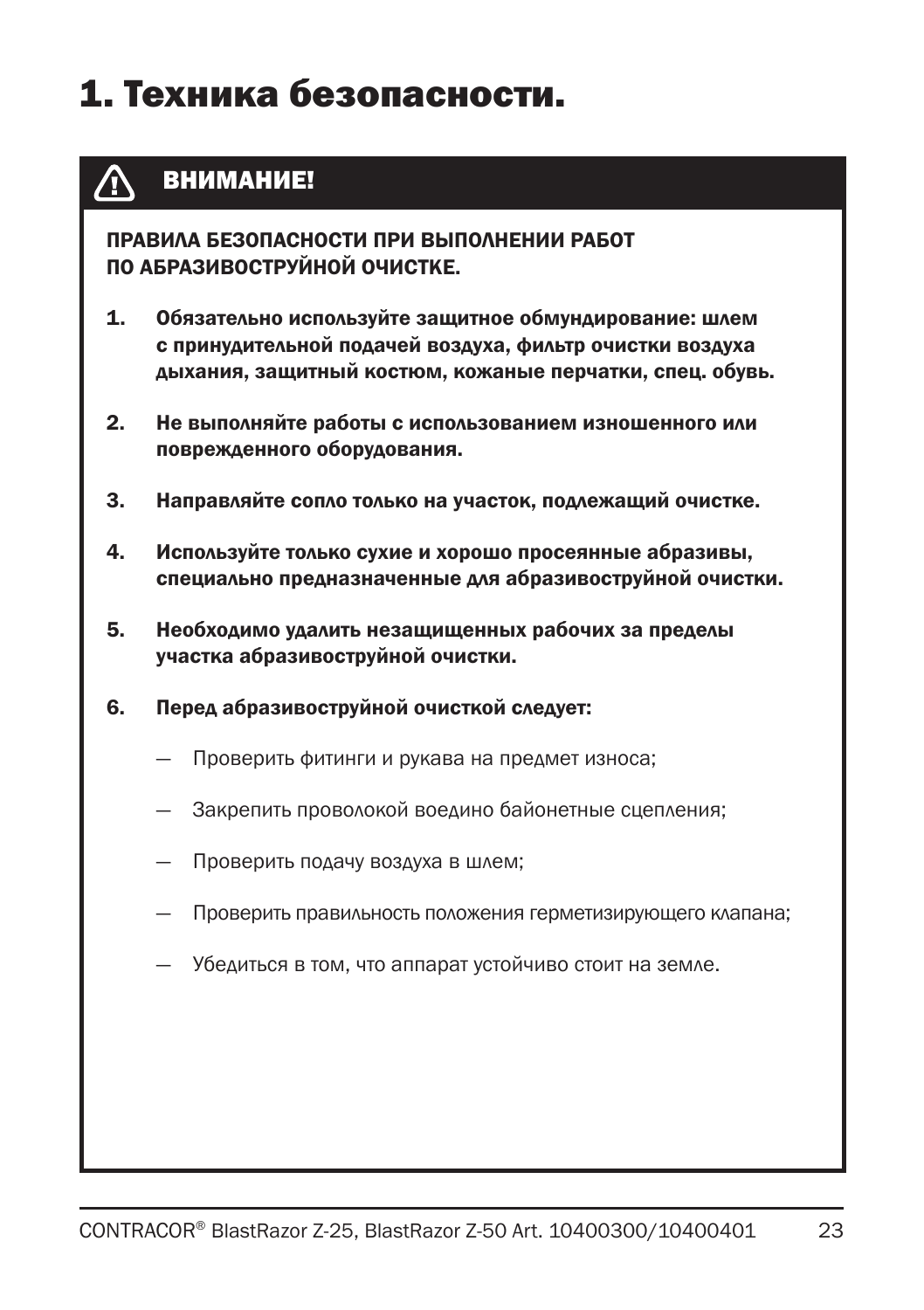# 2. Общий вид.

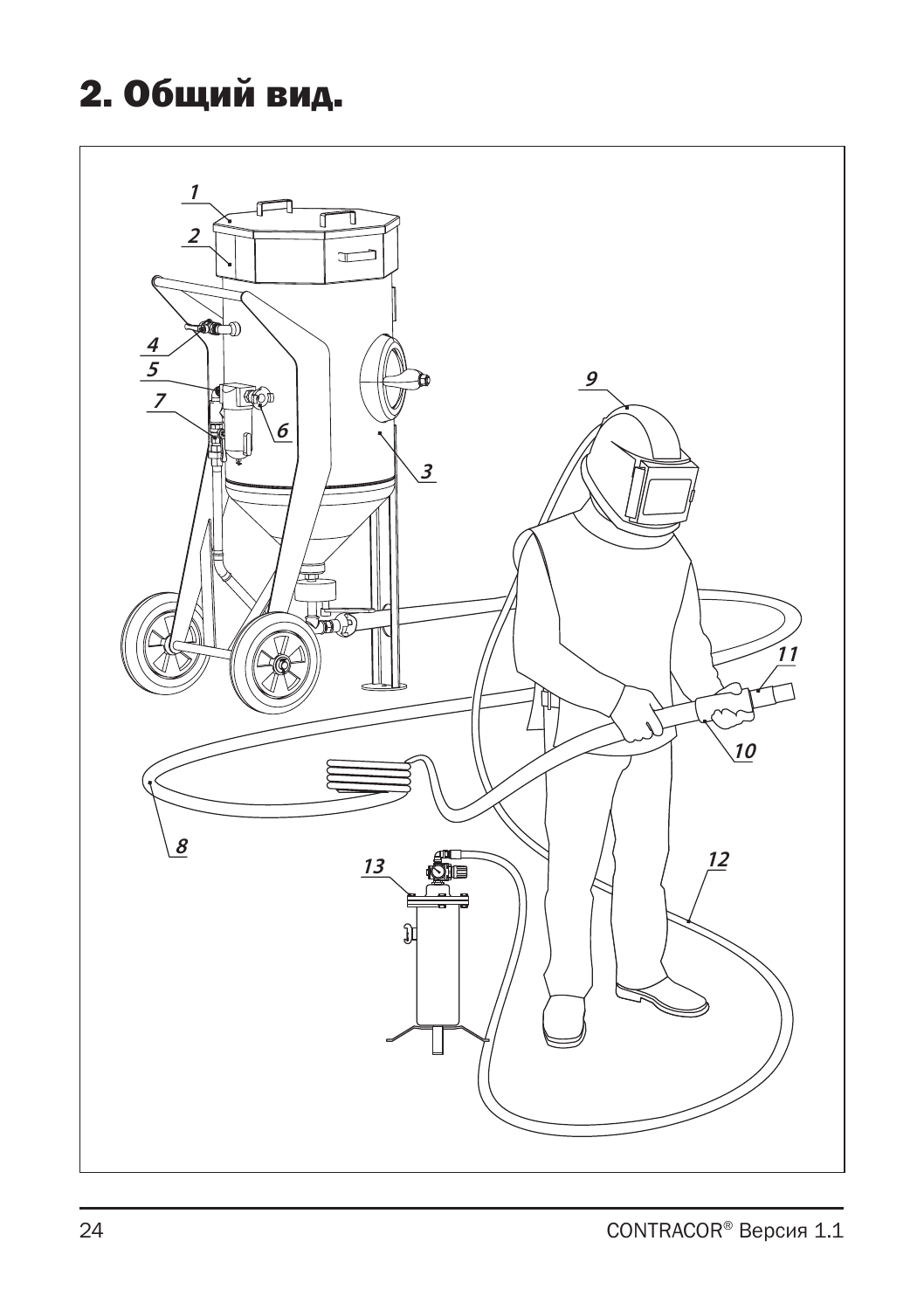*Табл. 2.1.*

| <b>Артикул</b> | Модель          | Описание, комплектация                                                                                                    |
|----------------|-----------------|---------------------------------------------------------------------------------------------------------------------------|
| 10400300       | BlastRazor 7-25 | Аппарат абразивоструйный, 25 л,<br>сито.<br>крышка,<br>фильтр-влагомаслоотделитель САГ-О,<br>клапан-дозатор абразива FSV. |
| 10400401       | BlastRazor Z-50 | Аппарат абразивоструйный, 50 л.<br>сито.<br>крышка,<br>фильтр-влагомаслоотделитель САГ-О,<br>клапан-дозатор абразива FSV  |

- $\P$ Рис. 2.1.
- 1 крышка
- $2 -$  сито
- 3 бак аппарата
- 4 кран герметизации шаровый
- 5 кран верхний шаровый воздушной магистрали
- 6 влагомаслоотделитель
- 7 нижний шаровый кран воздушной магистрали
- 8 абразивоструйный рукав
- 9 шлем оператора
- 10 соплодержатель
- $11 -$  сопло
- 12 рукав воздушный
- 13 фильтр воздуха дыхания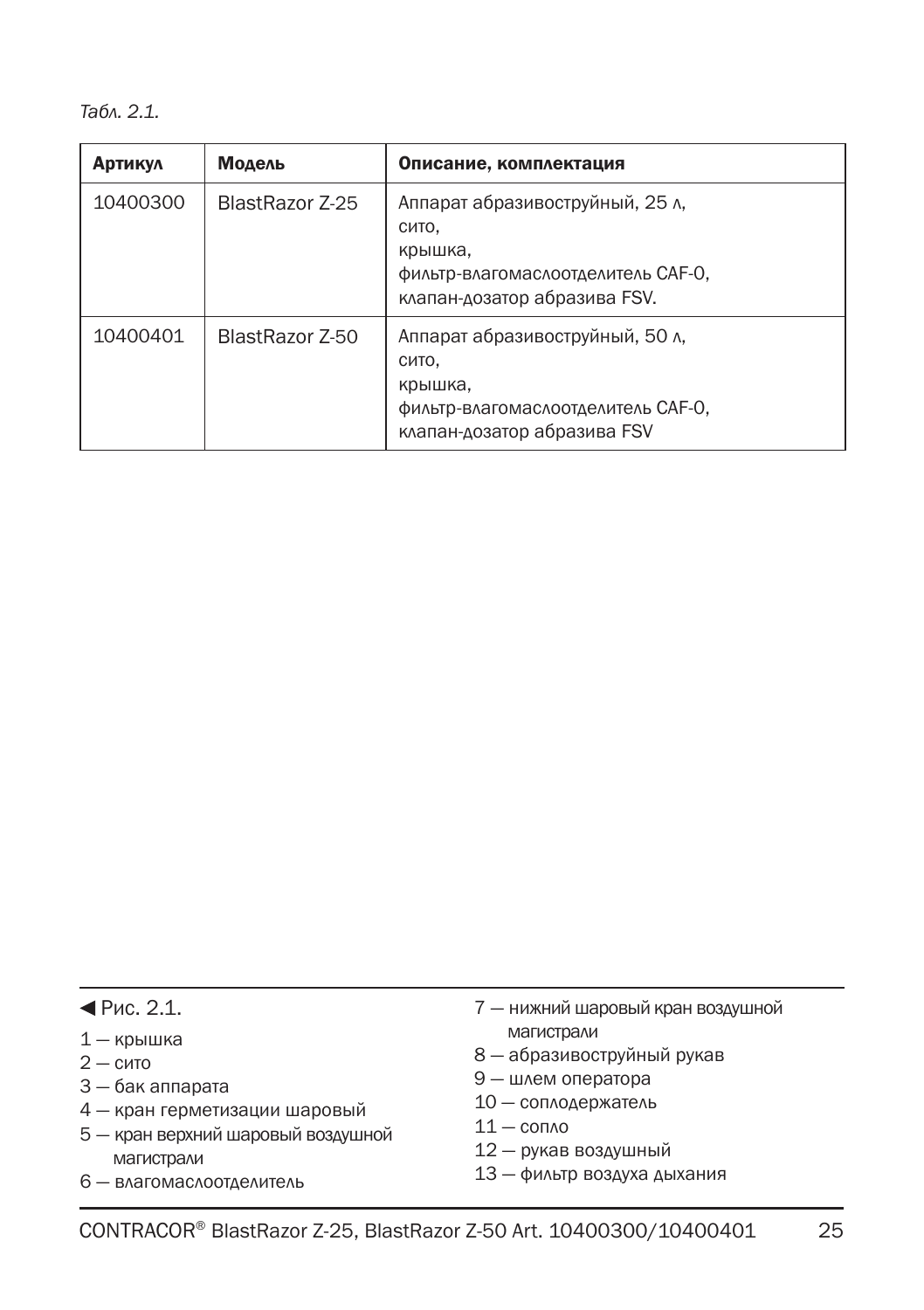## 3. Подготовка, работа и окончание работы.

### 3.1. Подготовка к работе.

- 1. Убедиться, что компрессор расположен за пределами участка абразивоструйной очистки с подветренной стороны.
- 2. Запустить компрессор и довести давление и температуру компрессора до рабочих.
- 3. Открыть нижний шаровый кран на магистрали сжатого воздуха аппарата (ручка открытого крана должна находиться в положении, параллельном магистрали сжатого воздуха).
- 4. Открыть шаровый кран разгерметизации бака.
- 5. Закрыть шаровый кран подачи сжатого воздуха (верхний шаровый кран на магистрали сжатого воздуха).
- 6. Закрыть клапан-дозатор абразива FSV, поставив ручку регулировки в центральное положение.
- 7. Подключить рукав сжатого воздуха к байонетному сцеплению аппарата. Диаметр рукава сжатого воздуха должен быть минимум 1/2". Законтрить шпонкой или проволокой байонетные сцепления между собой.
- 8. Подключить абразивоструйный рукав к байонетному сцеплению аппарата. Законтрить шпонкой или проволокой байонетные сцепления между собой.
- 9. Заполнить бак аппарата абразивом.
- 10. Надеть защитное обмундирование.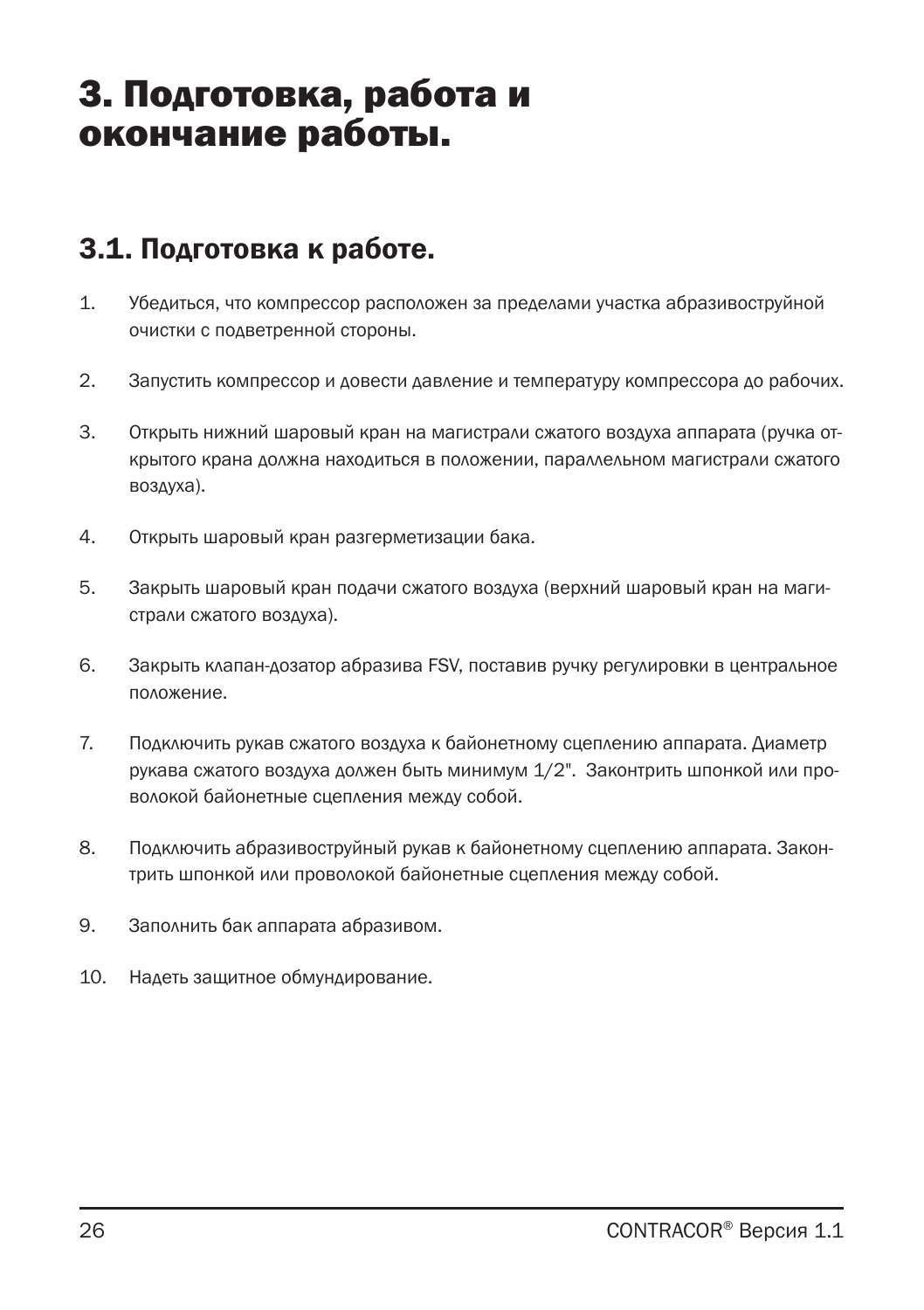### 3.2. Работа по абразивоструйной очистке.

1. Подайте сжатый воздух на вход аппарата.

### ВНИМАНИЕ!

МАКСИМАЛЬНОЕ РАБОЧЕЕ ДАВЛЕНИЕ АППАРАТА — 10 бар.

- 2. Закройте шаровый кран герметизации.
- 3. По сигналу оператора, производящего абразивоструйную очистку, откройте шаровый кран и подайте сжатый воздух в магистраль аппарата. Бак герметизируется. Из сопла выходит только сжатый воздух.
- 4. Регулируйте клапан-дозатор абразива FSV с целью получения оптимальной воздушно-абразивной смеси. Общее правило: необходимо использовать как можно меньше абразива.
- 5. Для остановки работы закройте шаровый кран подачи сжатого воздуха и сразу откройте шаровый кран герметизации для сброса давления в баке.

### 3.3. Окончание работы по абразивоструйной очистке.

- 1. Удалите остатки абразива из бака. Для этого снимите сопло и направьте рукав в подходящий для отходов абразива контейнер. Закройте кран герметизации и откройте кран подачи сжатого воздуха.
- 2. Если по окончании работ аппарат остается на улице, его необходимо накрыть полиэтиленом для предотвращения попадания влаги внутрь бака.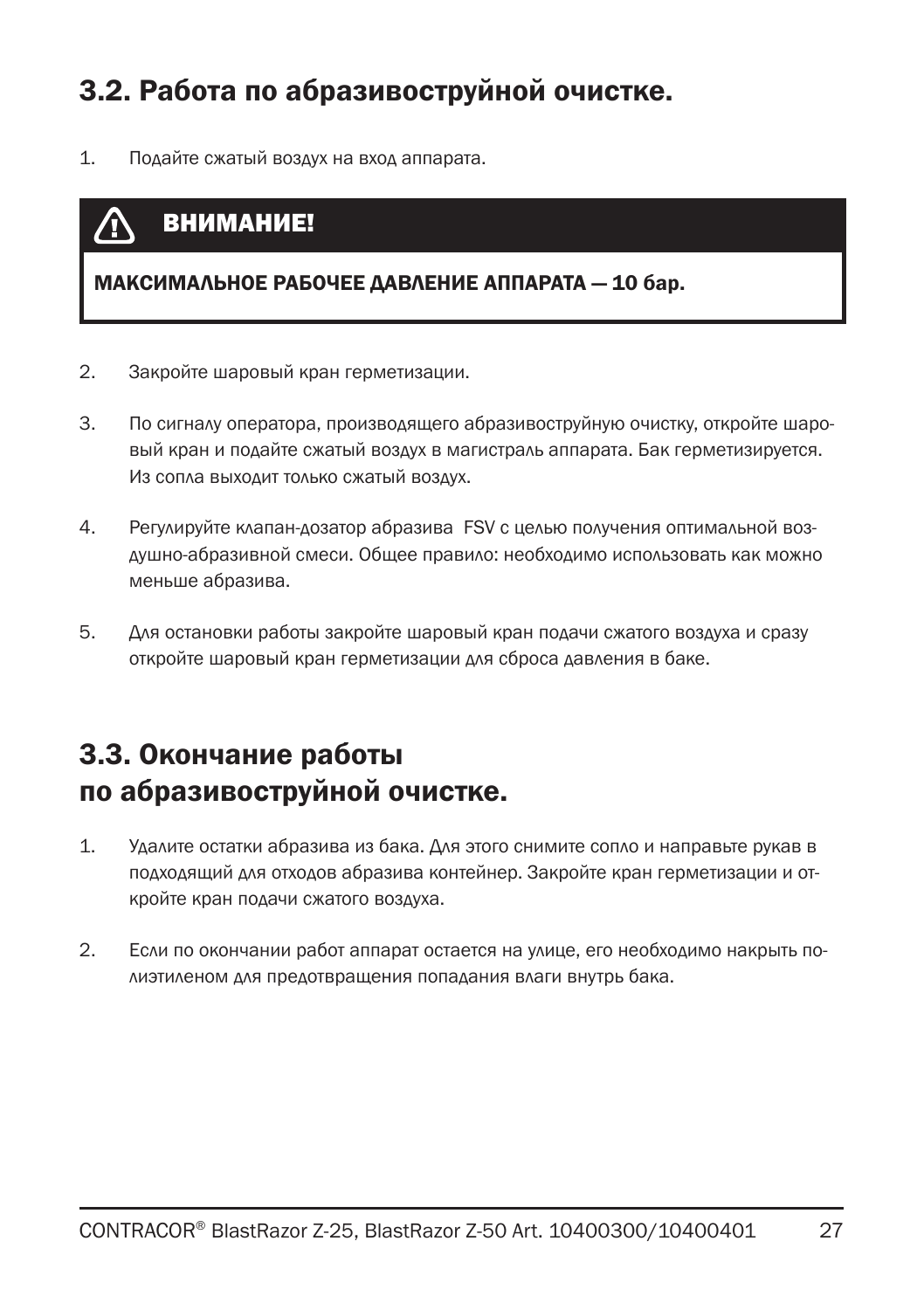## 4. Т/О. Поиск и устранение неисправностей.

### 4.1. Техническое обслуживание аппаратов.

#### Замена герметизирующего клапана.

Откройте ревизию аппарата с целью получить доступ к герметизирующему клапану. Выкрутите направляющую трубку, в которую вставлен клапан. Установите новый клапан и затем закрутите направляющую трубку в прежнее положение.

#### Замена кольца герметизирующего клапана.

Кольцо заменяется сверху через отверстие заполнения аппарата. Извлеките старое кольцо, вставьте новое кольцо в паз и установите его в правильное положение сильным нажатием.

## ВНИМАНИЕ!

ИСПОЛЬЗУЙТЕ ТОЛЬКО ТЕ АБРАЗИВЫ, КОТОРЫЕ СПЕЦИАЛЬНО ПРЕДНАЗНАЧЕНЫ ДЛЯ АБРАЗИВОСТРУЙНОЙ ОЧИСТКИ.

НИКОГДА НЕ ИСПОЛЬЗУЙТЕ НЕПРОСЕЯННЫЕ ИЛИ ВЛАЖНЫЕ АБРАЗИВЫ.

### 4.2. Поиск и устранение неисправностей.

#### Засорение.

Если из сопла аппарата не выходит ни абразив, ни воздух, следует вначале сбросить давление и разгерметизировать аппарат, а затем проверить сопло на засорение. Если из сопла выходит только воздух без абразива, следует полностью открыть дозирующий вентиль, а затем быстро закрыть и открыть нижний шаровый кран магистрали. Если это не помогло сбросить давление в аппарате, открыть ревизию и проверить бак на наличие посторонних предметов (камней, бумаги и т.д.).

#### Пульсации абразива.

При пуске аппарата пульсации абразива до определенной степени представляют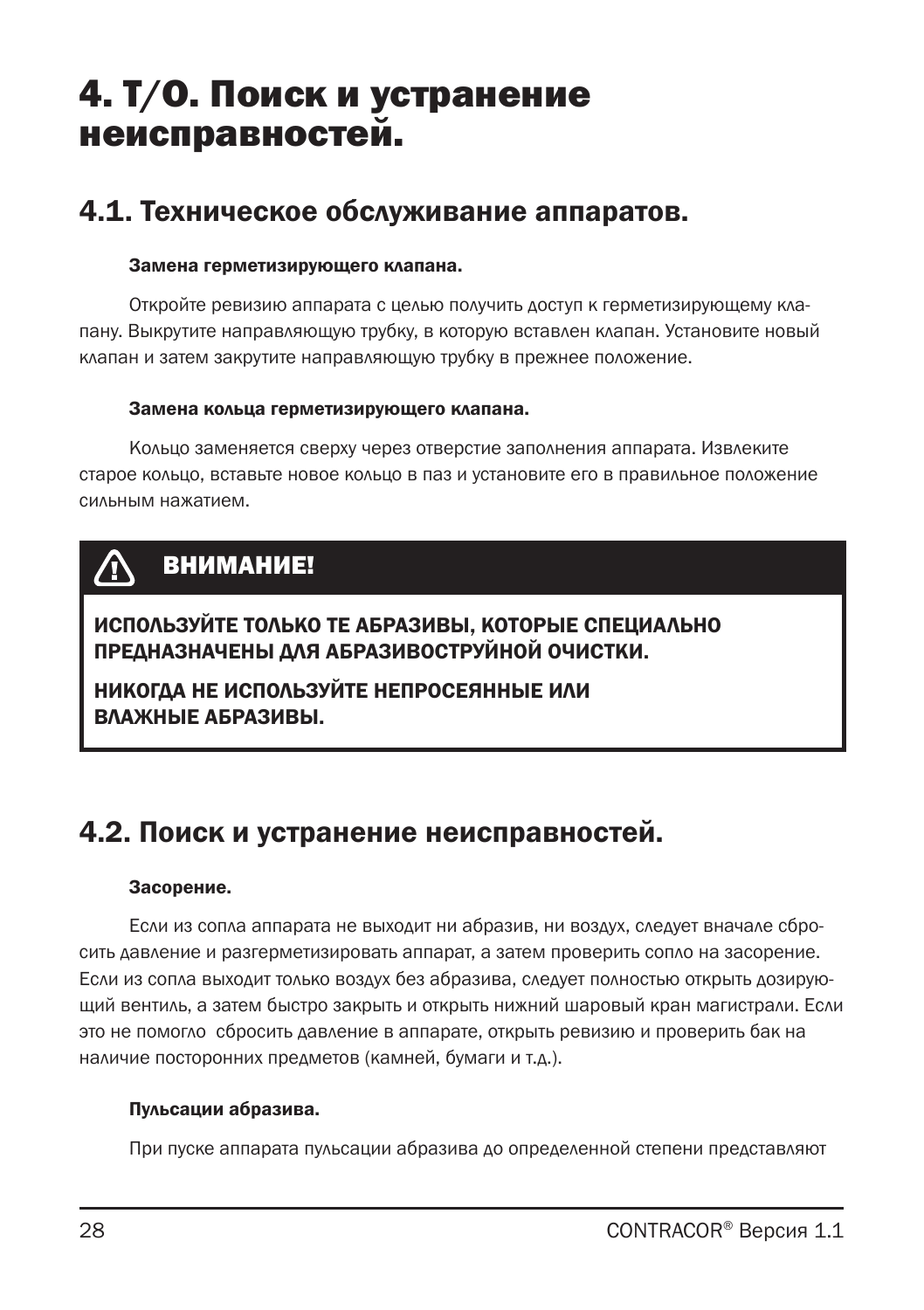собой нормальное явление. Однако если пульсации абразива продолжаются, следует стабилизировать поток абразива быстрым закрытием и открытием нижнего шарового крана магистрали. Пульсации абразива зачастую обусловлены повышенной влажностью в системе сжатого воздуха. Эта проблема может быть решена установкой дополнительного влаго-маслоотделителя.

#### Удаление влажного абразива.

Для удаления влажного абразива из бака аппарата необходимо отсоединить пескоструйный рукав и снять резиновый уплотнитель на байонетном сцеплении аппарата. Далее необходимо полностью открыть дозирующий вентиль и закрыть нижний шаровый кран в линии сжатого воздуха аппарата. Теперь при подаче сжатого воздуха он будет поступать только в бак аппарата и принудительно выдавливать влажный абразив.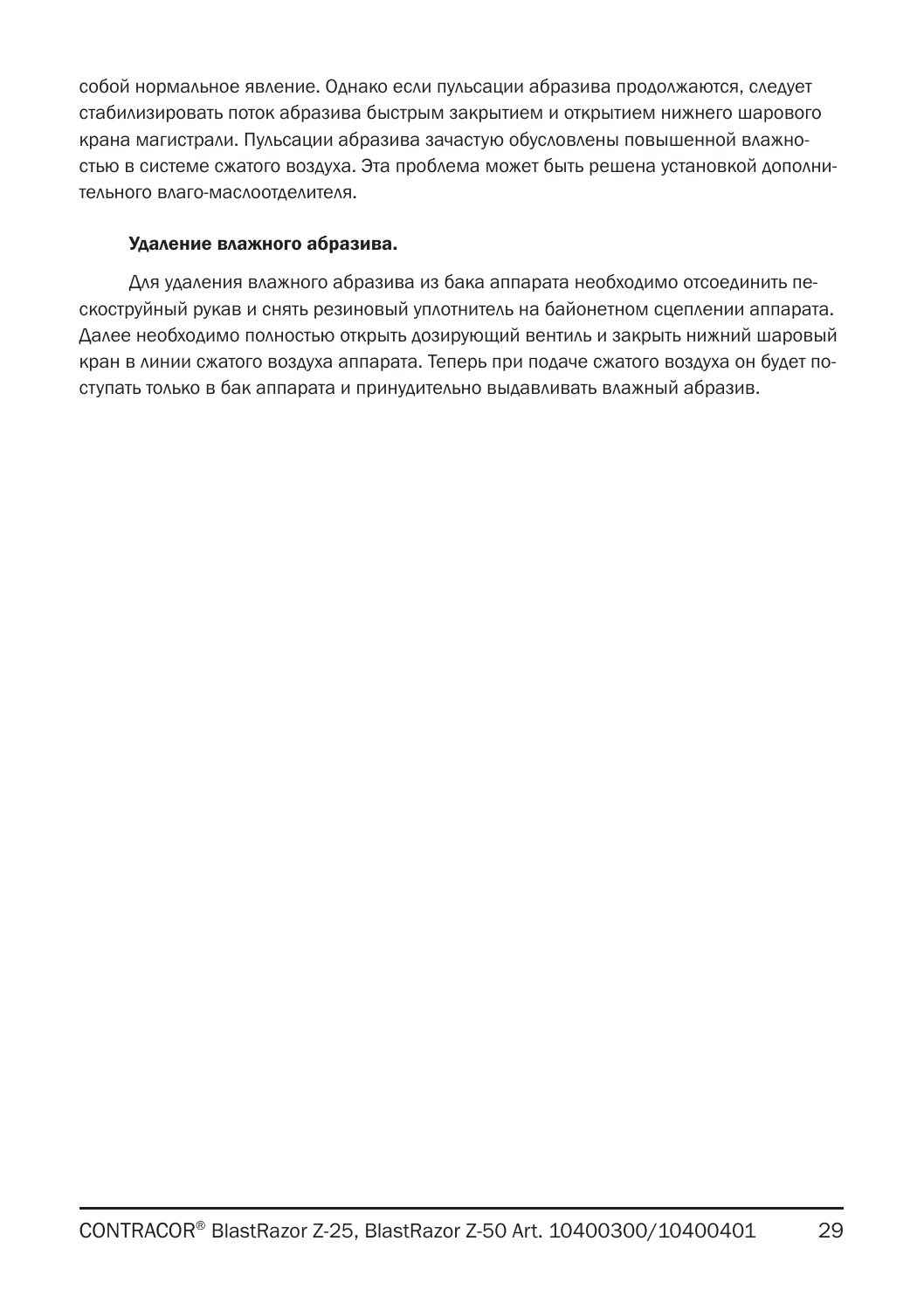## 5. Спефицикация